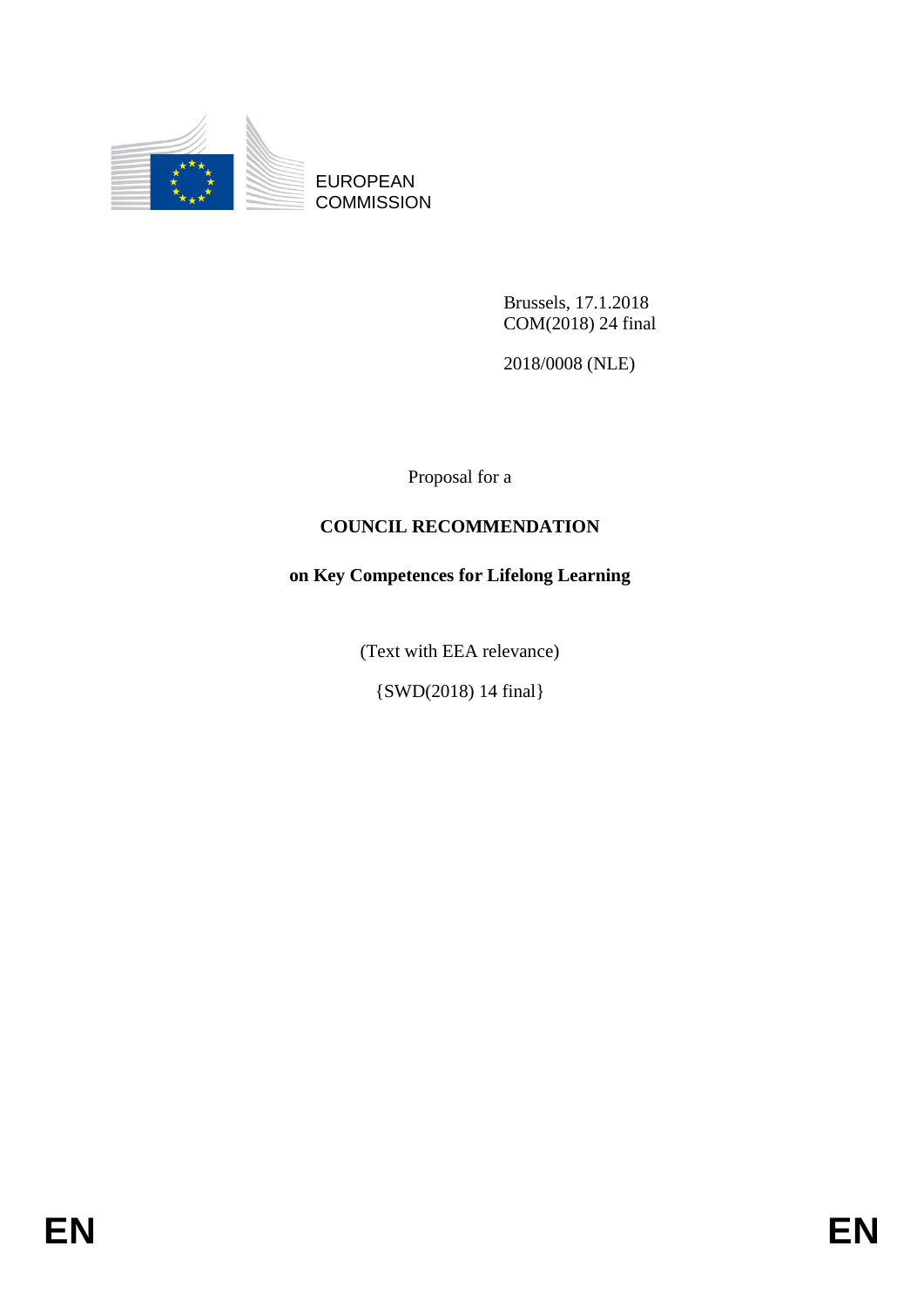# **EXPLANATORY MEMORANDUM**

### **1. CONTEXT OF THE PROPOSAL**

#### **• Reasons for and objectives of the proposal**

European societies and economies are experiencing significant digital and technological innovations as well as labour market and demographic changes. Many of today's jobs did not exist a decade ago and many new forms of employment will be created in the future. In the 'White Paper on the Future of Europe' the Commission highlights that it "is likely that most children entering primary school today will end up working in new job types that do not yet exist" and that coping with this "will require a massive investment in skills and a major rethink of education and lifelong learning systems"<sup>1</sup>.

Education and training are part of the solution to get more people into decent jobs, respond better to the skills the economy needs and strengthen Europe's resilience. With rapid technological progress and related changes in job profiles and requirements, lifelong learning needs to build on strong collaboration and synergies between industry, education, training and learning settings. At the same time, education and training systems need to adapt to this reality. In particular, it appears no longer sufficient to equip young people with a fixed set of skills or knowledge; they need to develop resilience, a broad set of competences, and the ability to adapt to change<sup>2</sup>. As such, the need for and value of a lifelong learning perspective, where people acquire new and more relevant competences throughout their lives, is more evident than ever.

In the declaration of Rome of 25 March 2017, the leaders of 27 Member States and of the European Council, the European Parliament and the European Commission pledge to working towards a Union "where young people receive the best education and training and can study and find jobs across the continent"<sup>3</sup> .

Our societies and economies rely heavily on highly educated and competent people. Skills such as creativity, critical thinking, taking initiative and problem solving play an important role in coping with complexity and change in today's society. The 'Reflection Paper on Harnessing Globalisation' recognises that new ways of learning, as well as more flexible training and educational models, are needed for a society which is becoming increasingly mobile and digital, and the 'Reflection Paper on the Social Dimension of Europe' emphasises the importance of possessing the right set of skills and competences to sustain living standards in Europe.<sup>4</sup> Climate change and the limits of ecological resources, together with economic and social inequalities, mean that sustainable development is a necessary concern for all human activity.<sup>5</sup>

As was clearly outlined in the Commission Communication on Strengthening European identity through education and culture<sup>6</sup>, a European Education Area should facilitate cooperation and mobility of learners, of education and training staff and educational and training institutions This is based on a shared interest of all Member States to harness the full

 $\frac{1}{1}$ European Commission (2017), White Paper on the Future of Europe[, https://ec.europa.eu/commission/white-paper-future-europe](https://ec.europa.eu/commission/white-paper-future-europe-reflections-and-scenarios-eu27_en)[reflections-and-scenarios-eu27\\_en](https://ec.europa.eu/commission/white-paper-future-europe-reflections-and-scenarios-eu27_en)

<sup>&</sup>lt;sup>2</sup><br>White Paper on the Future of Europe, see footnote 1

<sup>3</sup> The Rome Declaration of 25 March 2017[, http://www.consilium.europa.eu/en/press/press-releases/2017/03/25-rome-declaration/](http://www.consilium.europa.eu/en/press/press-releases/2017/03/25-rome-declaration/) 4 European Commission (2017), The Reflection Paper on Harnessing Globalisation,

[https://ec.europa.eu/commission/publications/reflection-paper-harnessing-globalisation\\_en](https://ec.europa.eu/commission/publications/reflection-paper-harnessing-globalisation_en) 5 EPSC Strategic Notes (13/2016) The Future of Work; Council Conclusions on education for sustainable development from November 2010[, https://ec.europa.eu/epsc/file/strategic-note-13-future-work\\_en](https://ec.europa.eu/epsc/file/strategic-note-13-future-work_en)

<sup>6</sup> Commission Communication on Strengthening European Identity through Education and Culture - The European Commission's contribution to the Leaders' meeting in Gothenburg, 17 November 2017[, COM\(2017\)673](http://eur-lex.europa.eu/legal-content/EN/TXT/PDF/?uri=CELEX:52017DC0673&from=EN)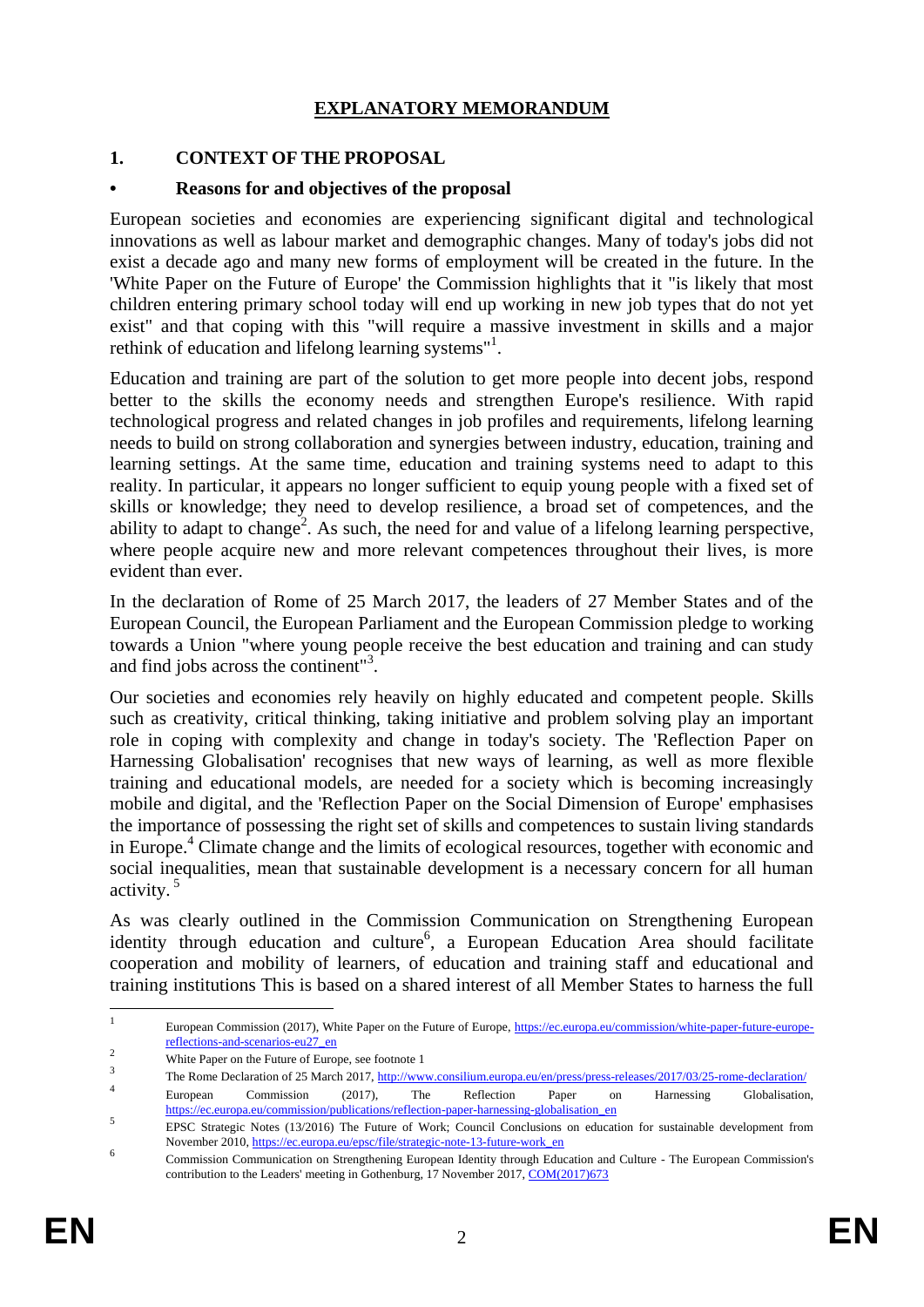potential of education and culture as a driver for jobs, social fairness, active citizenship and European identity in all its diversity. It responds to the increased mobility of European labour markets, the need to increasingly invest in language learning, in digital, entrepreneurial and STEM (science, technology, engineering, mathematics) competences. In its follow-up, the European Council in December 2017 inter alia asked for examining measures to address the skills challenges linked to digitalisation, cybersecurity, media literacy and artificial intelligence and the need for an inclusive, lifelong learning-based and innovation-driven approach to education and training<sup>7</sup>.

In stark contrast to these demands, latest OECD PISA data show that one in five pupils in the European Union (EU) has insufficient proficiency in reading, mathematics or science. $8$ Worryingly, between 2012 and 2015, the trend in underachievement for the EU as a whole has worsened. In the countries involved in the OECD Survey of Adult Skills (PIAAC) 2012, between 4.9% and 27.7% of adults are proficient at only the lowest levels in literacy and 8.1% to 31.7% are proficient at only the lowest levels in numeracy.<sup>9</sup>

In addition, 44% of the EU population have low or no  $(19%)$  digital skills,<sup>10</sup> despite the fact that the pace of technological and digital change is having a profound effect on our economies and societies. The rapid digital transformation of the economy means that almost all jobs now require some level of digital skills, as does participation in society at large. Digital skills are now as vital as literacy and numeracy and Europe therefore needs digitally competent people who are not only able to use but also to innovate and lead in using these technologies.

The European Pillar of Social Rights states as its first principle the right to quality and inclusive education, training and life-long learning<sup>11</sup>. Not having the necessary competences to successfully participate in society and the labour market increases the risk of unemployment, poverty and social exclusion. It hampers inclusive and sustainable growth, in addition to industry competitiveness and innovation capablities. As research shows, improving basic skills in literacy, numeracy as well as digital competences, goes hand in hand with competence development in a broader range of key competences; it is especially strongly related to personal development, the development of learning competences and civic competences.<sup>12</sup>

In 2006, the European Parliament and the Council adopted the Recommendation on Key Competences for Lifelong Learning<sup>13</sup>. It recommended Member States to develop the provision of key competences for all as part of their lifelong learning strategies. It also defined in the annexed "European Reference Framework of Key Competences" the competences each individual needs for personal fulfilment and development, employment, social inclusion and active citizenship. Member States were asked to use the Reference Framework to ensure that initial education and training offers all young people the means to develop the key competences to a level that equips them for adult life and that adults are able to develop and update their key competences throughout their lives.

 $\frac{1}{7}$ Conclusions of European Council meeting on 14 December 2017[, EUCO 19/17](http://www.consilium.europa.eu/en/meetings/european-council/2017/12/14-15/)

<sup>8</sup> OECD (2016), PISA 2015 Results,<https://www.oecd.org/pisa/pisa-2015-results-in-focus.pdf> ; European Commission (2016), PISA 2015: EU performance and initial conclusions regarding education policies in Europe, [https://ec.europa.eu/education/sites/education/files/pisa-2015-eu-policy-note\\_en.pdf](https://ec.europa.eu/education/sites/education/files/pisa-2015-eu-policy-note_en.pdf) 9

European Commission (2016), Education and Training Monitor, p. 81 [http://ec.europa.eu/education/sites/education/files/monitor2016\\_en.pdf](http://ec.europa.eu/education/sites/education/files/monitor2016_en.pdf)

<sup>10</sup> European Commission (2017), Digital Scoreboard 2017,<https://ec.europa.eu/digital-single-market/en/digital-scoreboard>

<sup>&</sup>lt;sup>11</sup> Commission Communication on Establishing a European Pillar of Social Rights,  $\frac{COM(2017)250}{12}$ 

<sup>12</sup> OECD (2015), Skills for Social Progress: The Power of Social and Emotional Education, [http://www.oecd.org/edu/skills-for](http://www.oecd.org/edu/skills-for-social-progress-9789264226159-en.htm)[social-progress-9789264226159-en.htm](http://www.oecd.org/edu/skills-for-social-progress-9789264226159-en.htm)

<sup>13</sup> Recommendation of the European Parliament and the Council Recommendation of 18 December 2006 on Key competences for lifelong learning [\(2006/962/EC\)](http://eur-lex.europa.eu/legal-content/EN/TXT/PDF/?uri=CELEX:32006H0962&from=EN)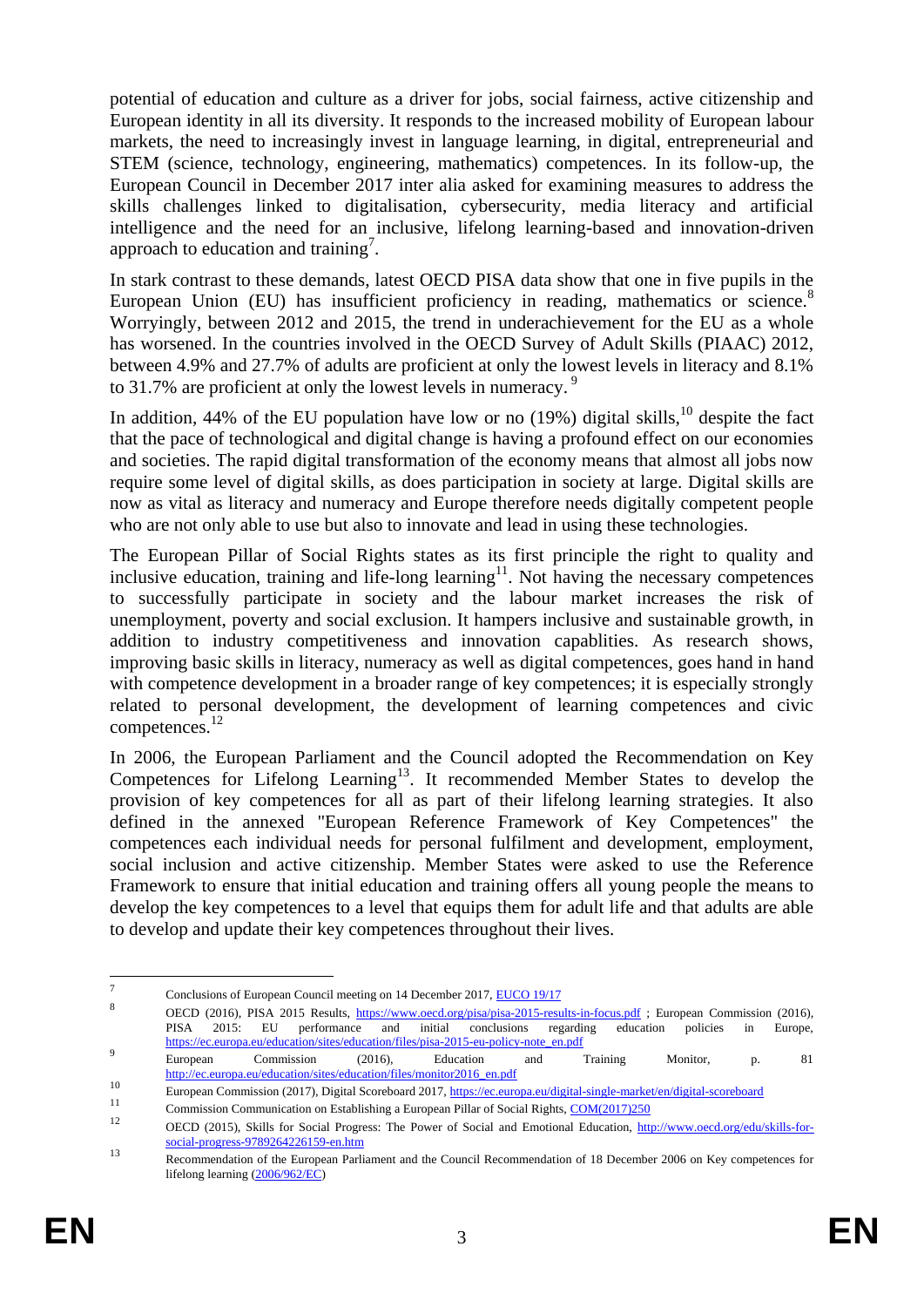Since 2006 the ways in which teaching and learning take place have evolved rapidly: greater use of technology, enhanced distance learning and the increase of informal learning through the use of mobile digital devices impacts on the opportunities to acquire competences. Experiences during the last decade have shown that education, training and learning settings need to better use these new opportunities to actively support the development of competences throughout life. Learning experiences for all learners and across subject areas need to be enriched by reinforcing collaboration between formal and non-formal learning settings. This can be achieved by promoting cross-discipline learning, inquiry-based learning, traineeships and work-based learning.

The objective of the proposed Recommendation is to improve the development of key competences for all people throughout life and to promote measures needed to achieve this objective. It encourages Member States to better prepare people for changing labour markets and active citizenship in more diverse, mobile, digital and global societies, and to develop learning at all stages of life. It calls especially for investing in basic skills, in entrepreneurial and digital competences as well as in language competences to enable everyone to participate actively in society and economy. It also calls for investment in STEM competences to nurture scientific understanding and increase the attractiveness to follow a career in STEM. The proposed Recommendation replaces the Recommendation on Key Competences for Lifelong Learning adopted by the European Parliament and the Council in  $2006<sup>14</sup>$ . It will:

- Support the implementation of the first principle of the European Pillar of Social Rights - underlining that "(e)veryone has the right to quality and inclusive education, training and lifelong learning in order to maintain and acquire skills that enable them to participate fully in society and manage successfully transitions in the labour market" – as well as the  $4<sup>th</sup>$  principle – strengthening the right "to timely and tailormade assistance to improve employment or self-employment prospects", including the right to "support for job search, training and re-qualification."
- Support the development of an European Education Area by agreeing on the key competences needed by all learners, by supporting mobility of learners and educational staff, and by supporting especially the development of language competences to facilitate mobility and cooperation in Europe;
- Support the development of entrepreneurial competences to develop essential skills and attitudes including creativity, initiative taking, teamwork, understanding of risk and a sense of responsibility;
- Respond to changing requirements for competences, including basic skills, digital competences, competences in science, technology, engineering and mathematics (STEM) and highlight measures to support competence development in these areas;
- Highlight the role of active citizenship, shared values and fundamental rights;
- Incorporate the results of the United Nations (UN) Decade of Education for Sustainable Development and the impetus provided by UN Sustainable Development Goal 4 – Education 2030;
- Assist Member States, education, training and learning settings and education staff to better support competence development by setting out good practices to support the development of key competences;

 $14$ 

<sup>14</sup> (2006/962/EC), see footnote 13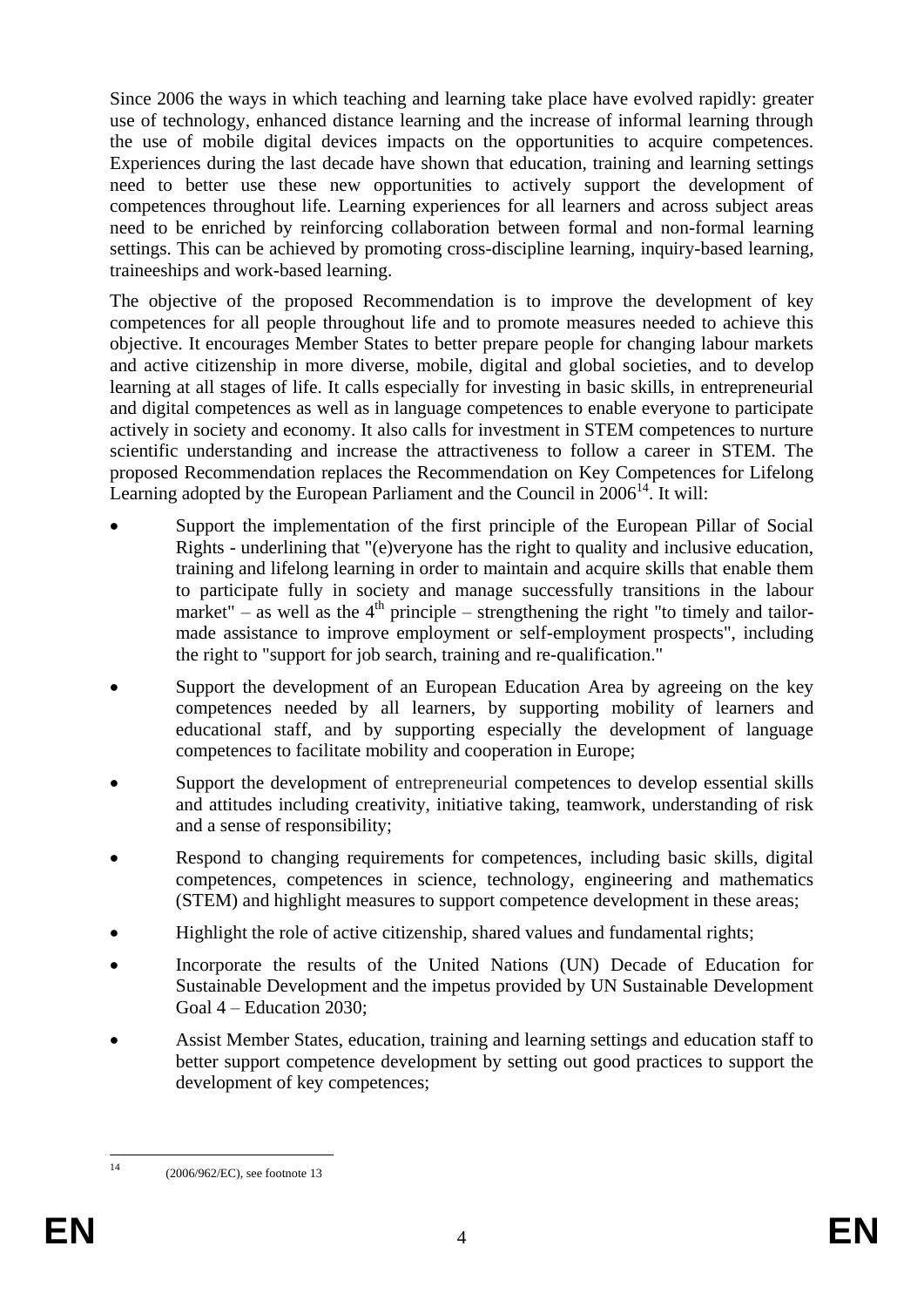- Contribute to the design of the future Strategic Framework for European cooperation in Education and Training by promoting a common understanding of key competences;
- Support the use of European funding sources such as Erasmus+, the European Structural and Investment Funds and Horizon 2020;

The accompanying Staff Working Document provides further evidence on previous experiences in the implemention of the 2006 Recommendation on Key Competences for Lifelong Learning, analysis supporting the new Recommendation on Key Competences for lifelong learning, as well as examples of existing policies and projects supporting competence development in a lifelong learning perspective.

#### **Background**

Key competences are those competences all individuals need for personal fulfilment and development, employment, social inclusion and active citizenship. They are composed of *'knowledge, skills and attitudes'* and go beyond the notion of only (academic) 'knowledge'.

The 2006 European Reference Framework of Key Competences for lifelong learning (Reference Framework) defined eight key competences:

- Communication in the mother tongue;
- Communication in foreign languages;
- Mathematical competence and basic competences in science and technology;
- Digital competence;
- Learning to learn;
- Social and civic competences;
- Sense of initiative and entrepreneurship; and
- Cultural awareness and expression.

Since its adoption, the Reference Framework and its underlying concept have been used by Member States and stakeholders; a majority of Member States have implemented related reforms. There is great variation in these reforms, and Member States have also adapted the definition of key competences over time. Most reforms have taken place in school education or vocational education and training. Progress has been seen in relation to key competences that easily relate to traditional school "subjects", such as communication in mother tongue and foreign languages or mathematical competence, rather than competences which cut across the boundaries of traditional "subjects" such as learning-to-learn, entrepreneurship or social and civic competence<sup>15</sup>.

Education, training and learning settings face challenges in applying competence-oriented approaches to teaching and learning. Moving from a rather static conception of curricular content to a dynamic definition of the knowledge, skills and attitudes a learner needs to develop throughout the learning process requires a paradigm shift in education, training and learning, affecting the way it is organised and assessed.

In addition, competence needs are not static; they change throughout life. The competences acquired at school need to be developed to be adequate throughout life; keeping competences

 $15$ 

<sup>15</sup> European Commission (2017) Literature review of reforms related to 2006 European Framework of Key Competences for lifelong learning, [https://ec.europa.eu/education/sites/education/files/key-competences-consultation-2017-strategy\\_en.pdf](https://ec.europa.eu/education/sites/education/files/key-competences-consultation-2017-strategy_en.pdf)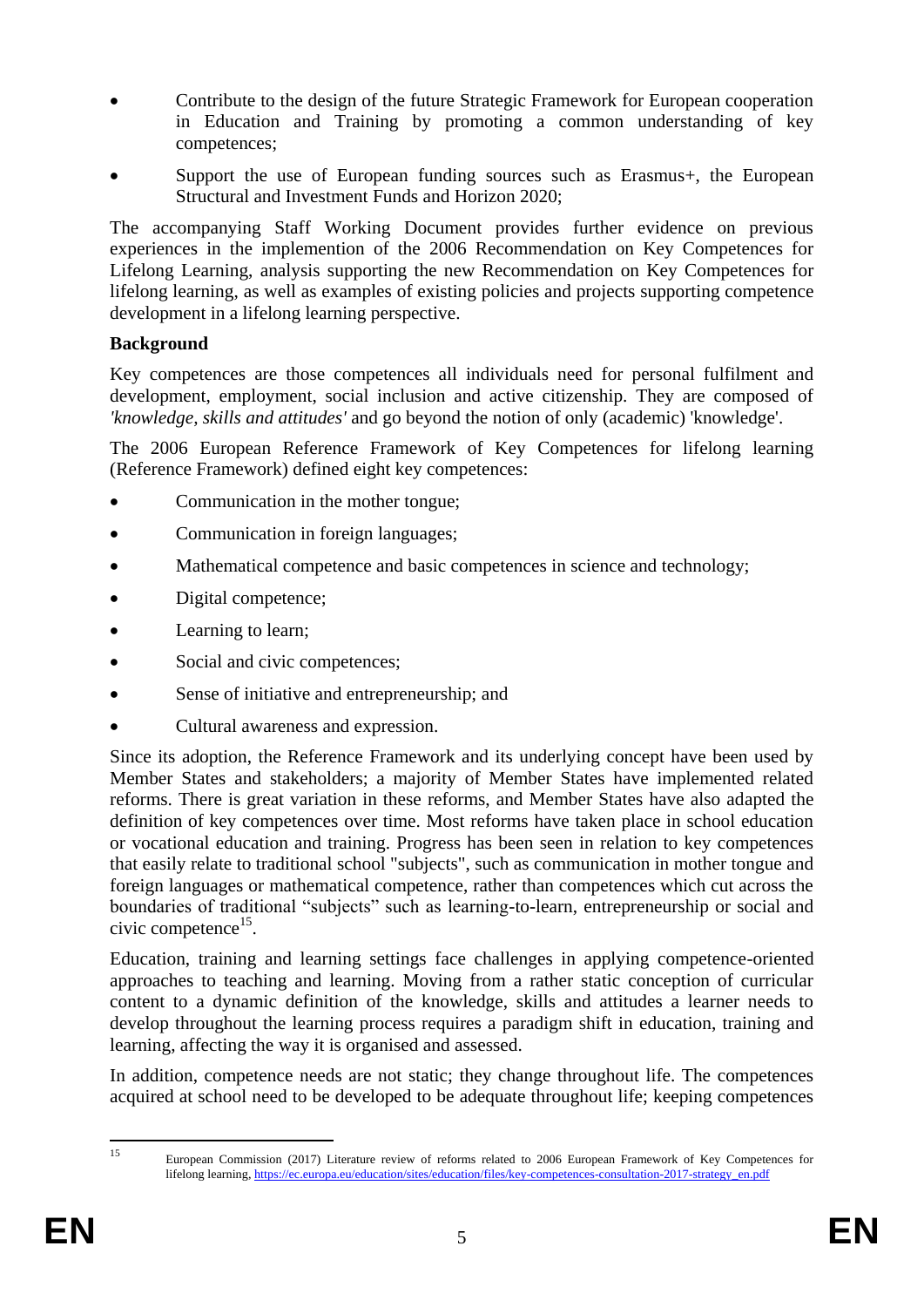up to date, and acquiring new ones in response to changing needs is a lifelong process. Everyone, therefore, needs the opportunity to develop his or her competences throughout life.

This Recommendation presents not only an updated European Reference Framework of Key Competences for Lifelong Learning, but also outlines good practices supporting the development of competence-oriented approaches in education and training, including nonformal learning and in a lifelong perspective.

# **• Consistency with existing policy provisions in the policy area**

The 2015 Joint Report of the Council and the Commission on the implementation of the strategic framework for European cooperation in education and training (ET 2020) set clear priorities in developing "relevant and high-quality knowledge, skills and competences developed throughout lifelong learning focusing on learning outcomes for employability, innovation, active citizenship and well-being"<sup>16</sup>.

The Commission Communication on Strengthening European identity through education and culture<sup>17</sup> calls for investing in people and their education and to make sure that education and training systems help all learners acquire the knowledge, skills and competences that are deemed essential in today's world. It also makes a strong link between a common understanding of the competences everybody needs and the establishment of a European Education Area.

The review of the 2006 Council Recommendation of Key Competences was announced in the New Skills Agenda for Europe to develop a shared and up-dated understanding of key competences, to foster their introduction in education and training curricula, and to provide support for better developing and assessing them $^{18}$ .

In the 'Investing in Europe's Youth' initiative, adopted on  $7$  December  $2016^{19}$ , and the following Communications on School development and excellent teaching<sup>20</sup> as well as Modernising Higher Education<sup>21</sup> in May 2017, the Commission further underlined the need to invest in competence development and further ambitions in this area.

The Council Recommendaton adopted in December 2016 on Upskilling pathways: new opportunities for adults, recommends that adults with a low level of skills, knowledge and competences be offered the opportunity, according to their individual needs, to acquire a minimum level of literacy, numeracy and digital competence; and/or acquire a wider set of skills, knowledge and competences, building on the 2006 Recommendation on Key competences for lifelong learning.

The Council Recommendation of 20 December 2012 on the Validation of non-formal and informal learning<sup>22</sup> invited Member States to have in place, no later than 2018, in accordance with national circumstances and specificities, and as they deem appropriate, arrangements for the validation of non-formal and informal learning which enable individuals to have knowledge, skills and competences which have been acquired through non-formal and informal learning validated and to obtain a full qualification, or, where applicable, partial qualification.

<sup>16</sup> <sup>16</sup> 2015 Joint Report of the Council and the Commission on the implementation of the strategic framework for European cooperation in education and training (ET 2020) — New priorities for European cooperation in education and training[, OJ 2015/C417/04](http://eur-lex.europa.eu/legal-content/EN/TXT/PDF/?uri=OJ:C:2015:417:FULL&from=EN)

 $17$  COM(2017)673, see footnote 6

<sup>&</sup>lt;sup>18</sup> Commission Communication on a New Skills Agenda for Europe,  $\frac{COM(2016)381}{2}$ 

<sup>19</sup> Commission Communication on Investing in Europe's Youth, COM(2016)940; Commission Communication on Improving and modernising education, [COM\(2016\)941](http://eur-lex.europa.eu/legal-content/EN/TXT/PDF/?uri=CELEX:52016DC0941&from=EN)

<sup>20</sup> Commission Communication on School development and excellent teaching for a great start in life,  $COM(2017)248$ 

 $\frac{21}{22}$  Commission Communication on a Renewed EU agenda for higher education,  $\frac{COM(2017)247}{122}$ 

<sup>22</sup> Council Recommendation of 20 December 2012 on the Validation of non-formal and informal learning[, OJ /C398/01](http://eur-lex.europa.eu/LexUriServ/LexUriServ.do?uri=OJ:C:2012:398:0001:0005:EN:PDF)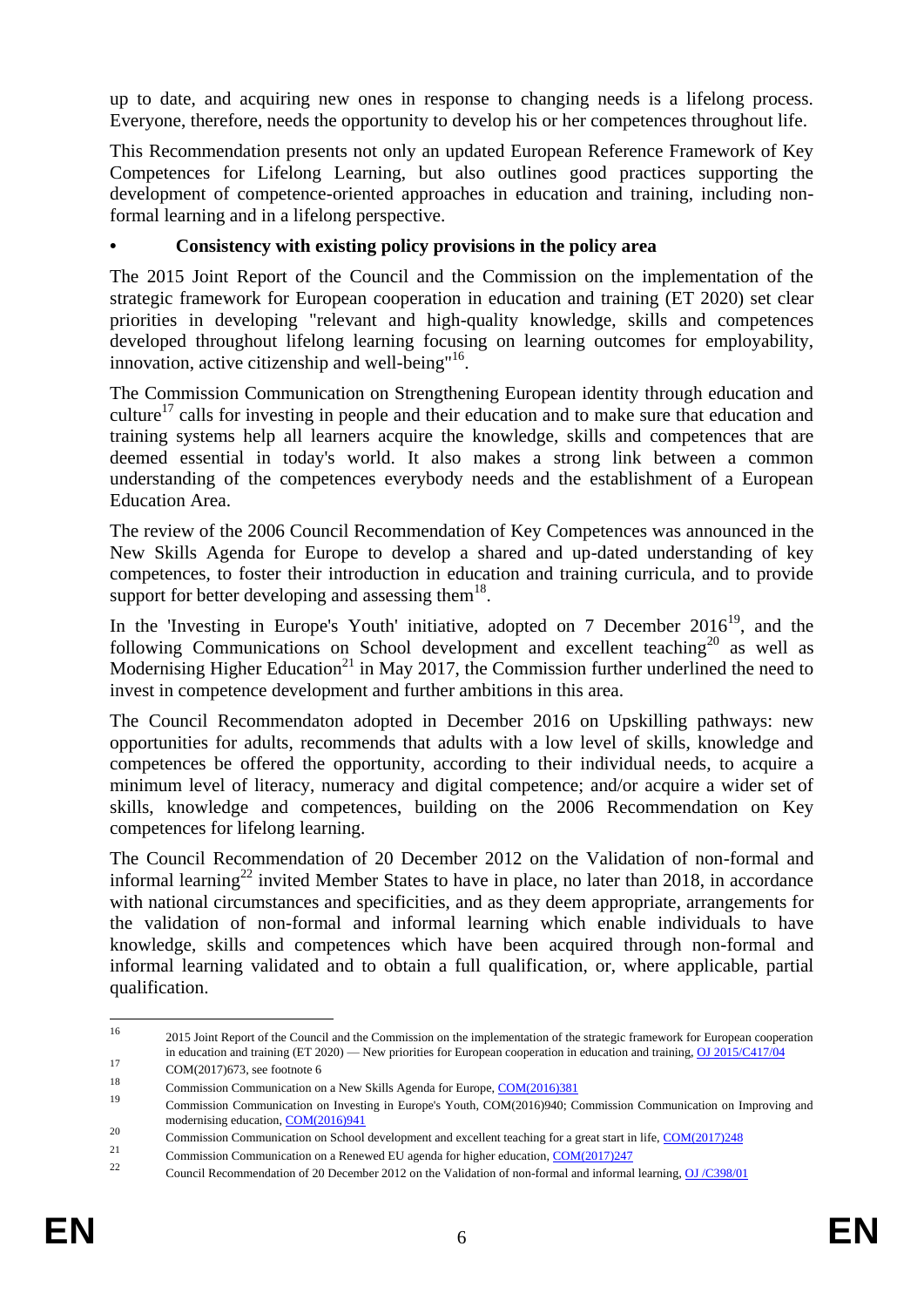The Council Recommendation of 22 May 2017 on the European Qualifications Framework for lifelong learning repealing the Recommendation of the European Parliament and of the Council of 23 April 2008 on the establishment of the European Qualifications Framework for lifelong learning<sup>23</sup> provides a common reference framework to help individuals and organisations compare different qualification systems and the levels of qualifications from these systems.

The Europass Framework<sup>24</sup> helps people to better communicate and describe their competences and qualifications.

# **• Consistency with other Union policies**

In its Communication on Strengthening European identity through education and culture the Commission underlines that education forms the basis for a productive and creative work force and eventually a resilient economy. It stresses the need to invest in people, in their competences and opportunities. It refers especially to the need to increase efforts in supporting the development of key competences. $^{25}$ 

The European Pillar of Social Rights underscores "the right to quality and inclusive education, training and life-long learning in order to maintain and acquire skills that enable [everyone] to participate fully in society and manage successfully transitions in the labour market" as well as "the right to further training and re-qualification"<sup>26</sup>.

The proposal for Council Recommendation on Common values, inclusive education and the European dimension of teaching<sup>27</sup> highlights in particular civic competence, as described in the Annex to this Recommendation. It sets out a number of actions that Member States could take with the support of the Union.

The Communication from the Commission to the European Parliament, the Council, the European Economic and Social Committee of the Regions on the Digital Education Action Plan<sup>28</sup> sets out how education and training systems can make better use of innovation and digital technology and support the development of relevant digital competences needed for life and work in an age of rapid digital change. The Digital Education Action Plan has a specific focus on initial education and training systems and covers schools, VET and higher education.

# **2. LEGAL BASIS, SUBSIDIARITY AND PROPORTIONALITY**

# **• Legal basis**

The initiative is in conformity with Articles 165 and 166 of the Treaty on the Functioning of the European Union (TFEU). Article 165 states that the Union shall contribute to the development of quality education by encouraging cooperation between Member States and, if necessary, by supporting and supplementing their action, while fully respecting the responsibility of the Member States for the content and organisation of their education systems. Article 166 states that the Union shall implement a vocational training policy which shall support and supplement the action of the Member States, while fully respecting the responsibility of the Member States for the content and organisation of vocational training.

1

<sup>&</sup>lt;sup>23</sup> Council Recommendation of 22 May 2017 on the European Qualifications Framework for lifelong learning, <u>OJ/C 189/15</u>

<sup>24</sup> Decision of the European Parliament and of the Council on a single Community framework for the transparency of qualifications and competences [\(2004/2241/EC\)](http://eur-lex.europa.eu/legal-content/EN/TXT/PDF/?uri=CELEX:32004D2241&from=EN)

<sup>25</sup> COM(2017)673, see footnote 6<br>26

 $^{26}$  COM(2017)250, see footnote 11

 $27 \text{ COM}(2018) 23$ 

COM(2018) 22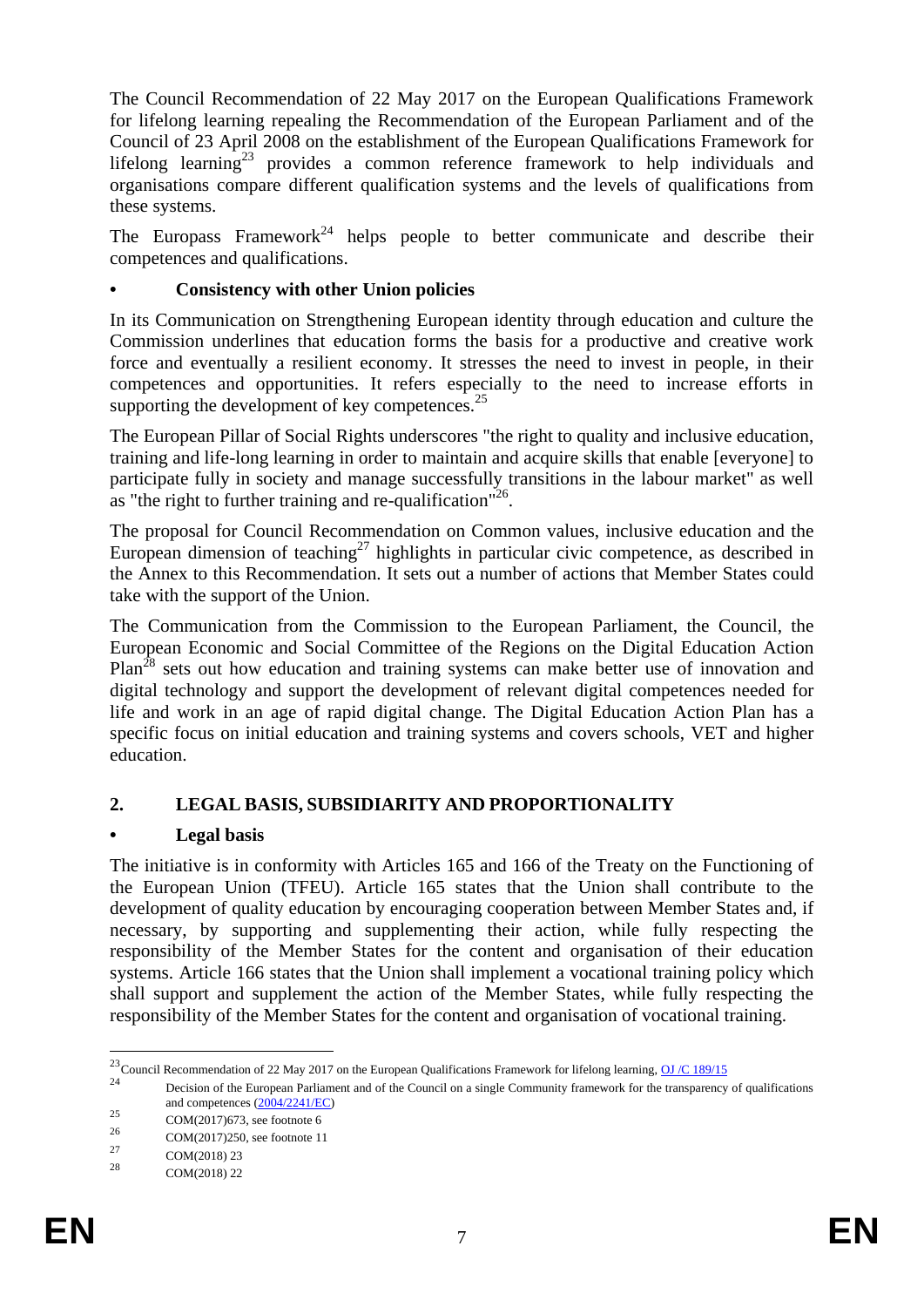The initiative does not propose any extension of EU regulatory power or binding commitments on Member States. Member States will decide, according to their national circumstances, how they implement this Recommendation.

# **• Subsidiarity (for non-exclusive competence)**

While many Member States have their own national competence frameworks to guide education and training, there is currently limited exchange of good practice in further supporting competence oriented teaching and learning.

The added value of this Recommendation at the Union level lies in the ability of the Union to:

- Formulate a common reference framework for the key competences needed;
- Promote a common understanding of lifelong learning:
- Facilitate sharing of knowledge, expertise and good practice;
- Support inititatives at EU level to foster competence development;
- Support the development of competence frameworks that help define learning outcomes and form a basis for assessment and validation practices;
- Support the evaluation of competence development and monitor progress at EU level.

# **• Proportionality**

The proposal reinforces a common understanding of key competences for lifelong learning and lays the foundation for Member States and the Commission in sharing good practice and in developing policies at both national and EU levels supporting the acquisition of key competences. The proposal covers all educational and training levels, formal, non-formal and informal learning and all age groups. As the commitments Member States will make are of a voluntary nature and each Member State decides the approach to take, the measure is considered proportionate.

# **• Choice of the instrument**

To contribute to the achievement of the objectives referred to in articles 165 and 166 of the Treaty on the Functioning of the European Union, this Treaty authorises the adoption of Recommendations by the Council, on a proposal from the Commission.

A Council Recommendation is an appropriate instrument within the field of education and training, where the EU has a supporting competence, and is an instrument that has been frequently used for European action in the areas of education and training. As a legal instrument, it signals the commitment of Member States to the measures within the text and provides a stronger political basis for cooperation in this area, while fully respecting Member State competence in the field of education and training.

# **3. RESULTS OF EX-POST EVALUATIONS, STAKEHOLDER CONSULTATIONS AND IMPACT ASSESSMENTS**

# **• Ex-post evaluations/fitness checks of existing legislation**

Not applicable.

# **• Stakeholder consultations**

Starting with the Education, Training and Youth Forum in October 2016, a series of dedicated consultation meetings and expert seminars have been held. The review of the 2006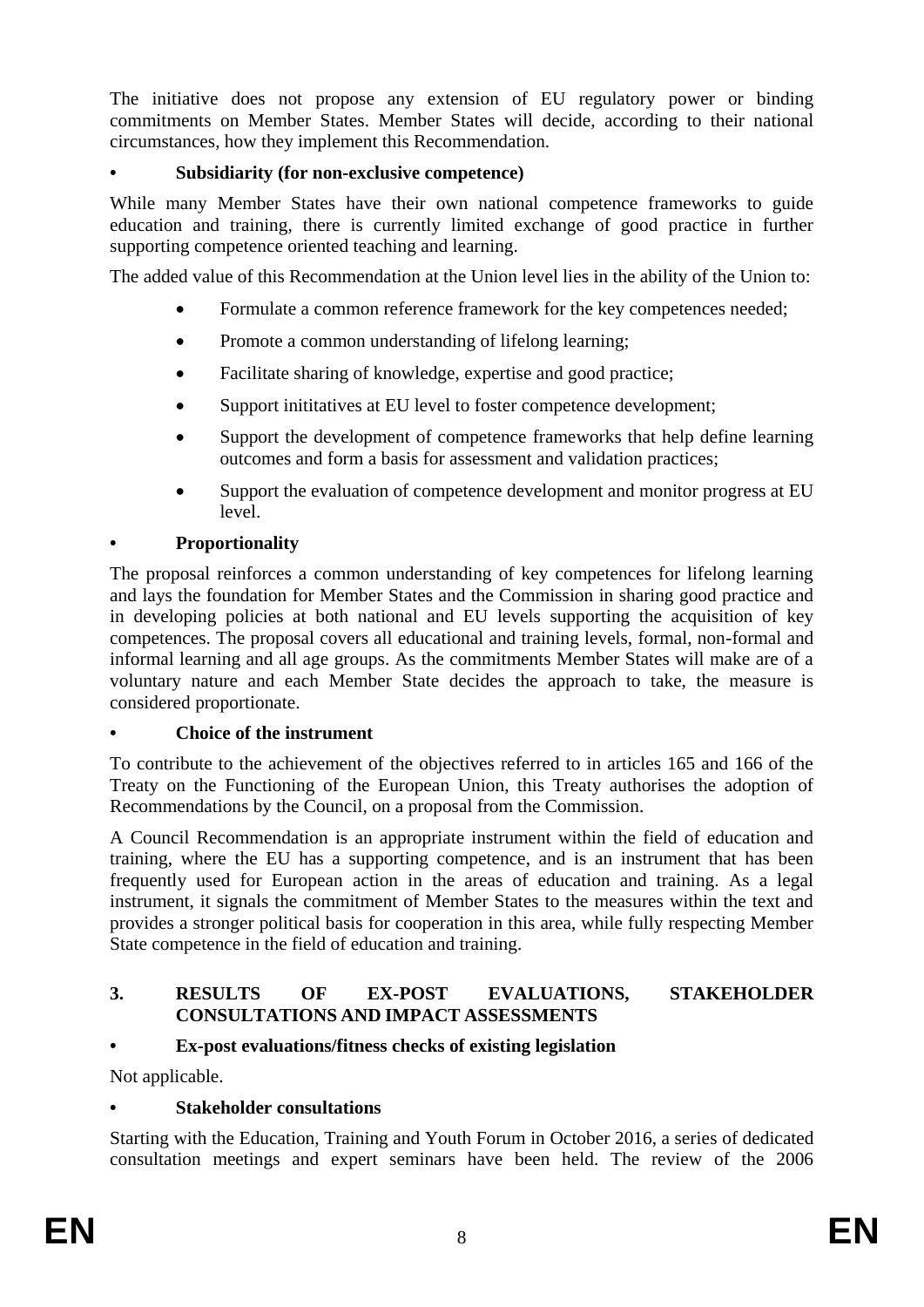Recommendation of Key Competences was also broadly discussed with Member States representatives in the ET 2020 High Level Group meetings, the meetings of Director Generals for school education, vocational education and training, and higher education as well as the Advisory Committee for Vocational Education and Training, the Cultural Affairs Committee and the Youthpass Advisory Group meeting.

An online public consultation was open from 22 February till 19 May 2017 resulting in almost 500 responses and the submission of 69 position papers. Contributions show a good coverage of education ministries and non-governmental stakeholders. The consultation process was concluded with a conference in Brussels on 14 June  $2017^{29}$ .

The results of the consultation confirm the relevance of the European Reference Framework of Key Competences. Respondents confirmed that changes are needed to ensure that it reflects political, social, economic, ecological and technological developments of the last decade.

Key findings of the online public consultation are:

- the majority of respondents appreciate the Reference Framework as a relevant tool for
- education, training and learning (77%);
- a majority of contributors see a need to introduce minor changes into the Reference Framework (65%);
- respondents stress the need to further support the use of the Reference Framework and
- support competence-oriented education, training and learning in Europe.

The online consultation, position papers and consultation meetings/conferences underlined the need:

- to respond to competence demands in literacy, languages and communication in today's multilingual and culturally diverse societies;
- to respond to rapidly changing digital and technological environments by updating the definition of digital competence. This update should include the lessons learned in developing and supporting use of the widely used Digital Competence Framework<sup>30</sup>;
- to further improve the development of competences in mathematics, science and technologies;
- to stress the importance of personal and interpersonal skills, sometimes referred to as 'life', 'socio-emotional', or 'soft' skills, as they help individuals respond to uncertainty and change. Skills such as critical thinking, teamwork, intercultural skills and problem solving are suggested to be further strengthened in the Reference Framework;
- to stress sustainability in the Recommendation, following the UN Decade of Education for Sustainable Development  $(2005 - 2014)$  and in view of the global sustainable development goals, including for education, for 2030;

<sup>29</sup> <sup>29</sup> European Commission (2017) Report on the results of the stakeholder consultation [https://ec.europa.eu/education/sites/education/files/2017-key-competences-consultation-review\\_en.pdf](https://ec.europa.eu/education/sites/education/files/2017-key-competences-consultation-review_en.pdf)

<sup>30</sup> European Commission (2014), The Digital Competence Framework, [https://ec.europa.eu/jrc/en/digcomp/digital-competence](https://ec.europa.eu/jrc/en/digcomp/digital-competence-framework)[framework](https://ec.europa.eu/jrc/en/digcomp/digital-competence-framework)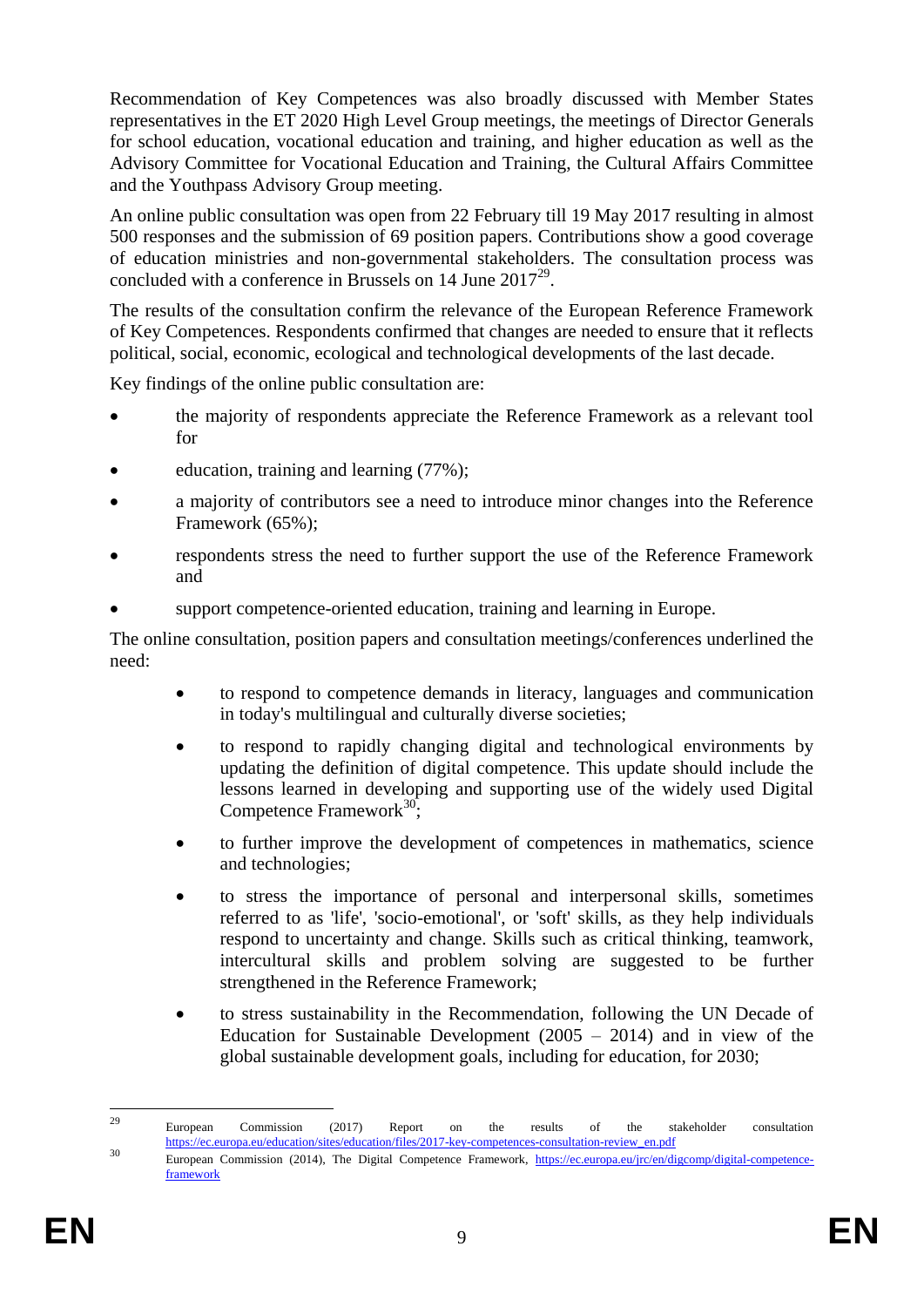- to highlight civic competence and the role of citizenship, shared values and human rights. It is increasingly important to empower individuals to act as responsible, active people able to contribute to peaceful, tolerant, inclusive and secure societies. In this context, it is furthermore suggested to strengthen media literacy and intercultural skills;
- to highlight creativity, the ability to plan and manage processes, and deal with risk as part of informed decision-making as essential dimensions of entrepreneurship competence. There was a preference to align the updated definition with the EntreComp Framework; $^{31}$
- to take into account a broader range of contemporary forms of cultural expression and also include the element of developing one's own cultural identity. Positive and open-minded attitudes towards other cultures and cultural differences should be highlighted.

The consultation confirmed that the use of the Reference Framework has been focused on formal learning in primary and secondary levels. A stronger connection with other types of education and training, such as early childhood education and care, VET, higher education, adult education, and non-formal learning is therefore needed.

Finally, to further support the use of the Reference Framework it was suggested to strengthen guidance and support for educational and training staff and to explore ways of supporting approaches to assessment, both as part of teaching and learning processes and for education and training governance.

# **• Collection and use of expertise**

The proposal is based on a wide range of reports and studies on the impact of the 2006 Recommendation on Key Competences, related reforms in Member States and relevant EU funded projects. The Joint Progress Report of the Council and the European Commission in 2010 looked at first experiences among Member States in shifting to competence-oriented curricula in education and training.<sup>32</sup> The findings of KeyCoNet<sup>33</sup>, a European policy network on key competences development in school education, as well as a Eurydice Report from  $2012^{34}$  provide a good overview of the use of the Reference Framework in school education. CEDEFOP reports<sup>35</sup> provide insight on the extent to which the Reference Framework played a role in vocational education and training.

Evidence was also gathered through studies launched for the purpose of the review, including a literature review on the use of the European Reference Framework and a comparative analysis on international and national competence frameworks<sup>36</sup>.

For specific competences, work relied on studies and reports in these areas such as recent reports on literacy and language learning<sup>37</sup>, science education<sup>38</sup>, social and emotional

 $31$ European Commission (2017), The Entrepreneurship Competence Framework, [https://ec.europa.eu/jrc/en/publication/eur](https://ec.europa.eu/jrc/en/publication/eur-scientific-and-technical-research-reports/entrecomp-entrepreneurship-competence-framework)[scientific-and-technical-research-reports/entrecomp-entrepreneurship-competence-framework](https://ec.europa.eu/jrc/en/publication/eur-scientific-and-technical-research-reports/entrecomp-entrepreneurship-competence-framework)

<sup>&</sup>lt;sup>32</sup> 2010 joint progress report of the Council and the Commission on the implementation of the 'Education and Training 2010 work programme'[\(2010/C 117/01\)](http://eur-lex.europa.eu/legal-content/EN/TXT/PDF/?uri=OJ:C:2010:117:FULL&from=DE)

<sup>33</sup> Key Competence Development in Europe. Catalogue of Initiatives[, http://keyconet.eun.org](http://keyconet.eun.org/)

<sup>34</sup> European Commission (2012), Developing Key Competences at School in Europe: Challenges and Opportunities for Policy, [https://www.ddooss.org/informes/School\\_in\\_Europe.pdf](https://www.ddooss.org/informes/School_in_Europe.pdf)

<sup>35</sup> CEDEFOP (2015), Stronger VET for better lives, http://www.cedefop.europa.eu/en/publications-and-<br>resources/publications/3067; CEDEFOP (2016), Key competences in vocational education and training, Key competences in vocational education and training, <http://www.cedefop.europa.eu/en/publications-and-resources/country-reports/key-competences-in-vet>

<sup>&</sup>lt;sup>36</sup> European Commission (2017), Literature review of the reforms related to the 2006 European Framework of Key Competences for Lifelong Learning; European Commission (2017), Support of the stakeholder consultation in the context of the Key Competences Review, Report 1: Comparative Analysis of national and international competence frameworks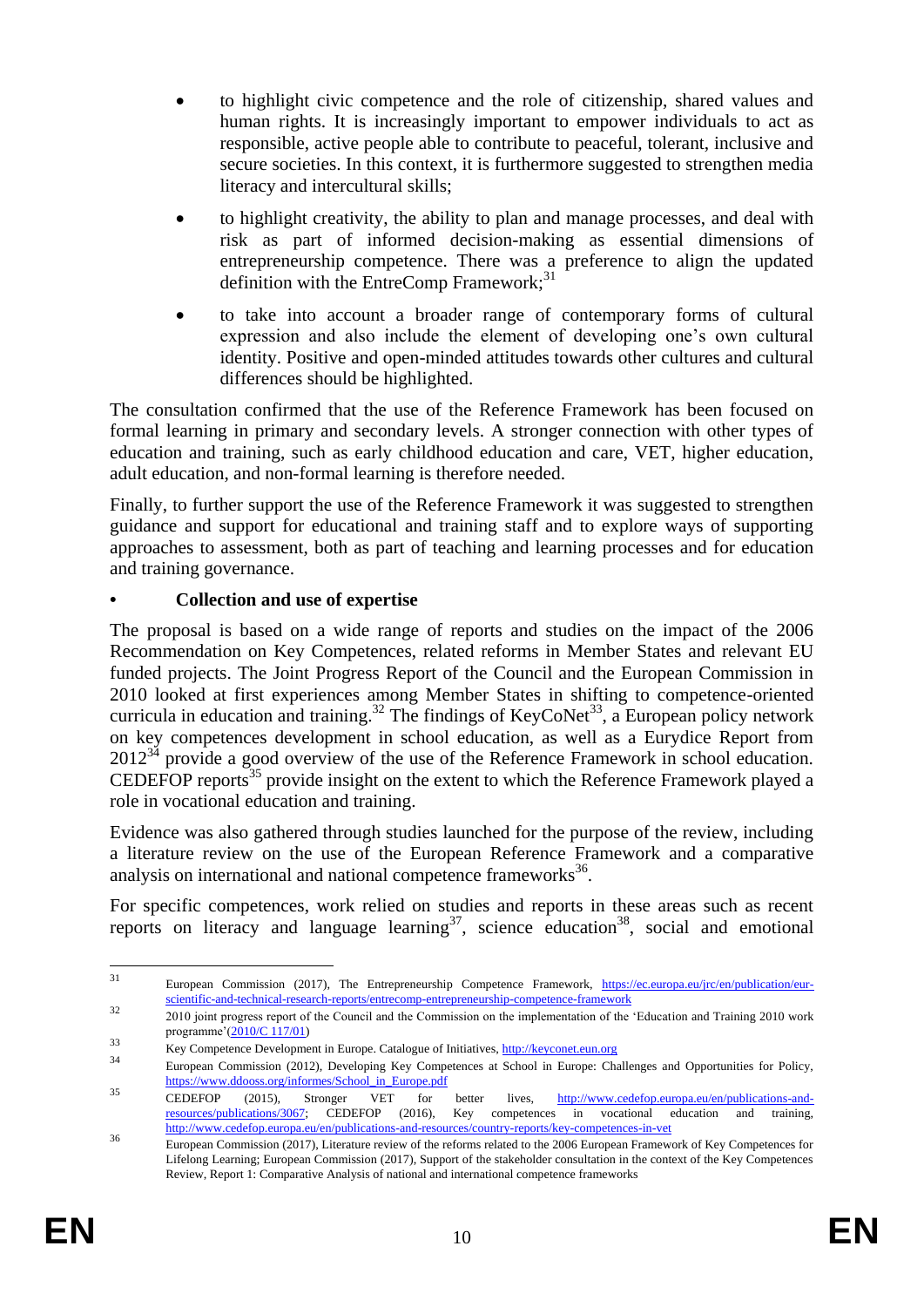education<sup>39</sup>, citizenship education<sup>40</sup>, entrepreneurship education<sup>41</sup>, civic and citizenship comptence<sup>42</sup> and cultural awareness and expression<sup>43</sup>.

The review also took note of reports and studies from OECD, UNESCO and the Council of Europe which are engaged in defining competence frameworks in the area of education, training and learning<sup>44</sup>. Another relevant source of information was the work of Joint Research Centre (JRC), especially in the area of digital and entrepreneurial competences<sup>45</sup>.

#### **• Impact assessment**

Given the complementary approach of the activities to Member State initiatives, the voluntary nature of the proposed activities and the scope of the impacts expected, an impact assessment was not carried out. The development of the proposal was informed by previous studies, consultation of Member States and the public consultation.

# **• Regulatory fitness and simplification**

Not applicable.

# **• Fundamental rights**

Not applicable.

# **4. BUDGETARY IMPLICATIONS**

This initiative will not require additional resources from the EU Budget.

#### **5. OTHER ELEMENTS**

### **• Implementation plans and monitoring, evaluation and reporting arrangements**

To support the implementation, the Commission proposes to develop in cooperation with Member States supporting guidance material which addresses the weaknesses in implementating competence-oriented teaching and learning.

The Commission intends to report on the use of the Recommendation in the context of European cooperation in the area of education, training and learning.

# **• Explanatory documents (for directives)**

Not applicable.

| 37 | $(2017)$ ,<br>Rethinking<br>diversity<br>schools,<br>Commission<br>linguistic<br>European<br>language<br>and<br>in<br>https://ec.europa.eu/education/sites/education/files/rethinking-language-report_en.pdf                                                                                                                                                                                                                                |
|----|---------------------------------------------------------------------------------------------------------------------------------------------------------------------------------------------------------------------------------------------------------------------------------------------------------------------------------------------------------------------------------------------------------------------------------------------|
| 38 | Commission<br>Science<br>$(2015)$ ,<br>education<br>responsible<br>citizenship,<br>for<br>European<br>http://ec.europa.eu/research/swafs/pdf/pub_science_education/KI-NA-26-893-EN-N.pdf, European Commission (2011), Science<br>National<br>policies.<br>and<br>http://ec.europa.eu/research/science-<br>education<br>Europe:<br>practices<br>research,<br>in<br>society/document_library/pdf_06/report-rocard-on-science-education_en.pdf |
| 39 | Cefai C.; Bartolo P. A.; Cavioni V.; Downes, P.(2017); Integrating Social and Emotional Education (SEE) in the School<br>Curriculum across the EU, NESET II report, Luxembourg: Publications Office of the European Union, <i>forthcoming</i>                                                                                                                                                                                               |
| 40 | European Commission (2017), Citizenship Education at School in Europe, https://ec.europa.eu/programmes/erasmus-<br>plus/news/20171106-citizenship-education-school-europe-2017_en                                                                                                                                                                                                                                                           |
| 41 | Commission<br>$(2016)$ ,<br>Entrepreneurship<br>Education<br>European<br>School<br>in<br>Europe,<br>at<br>https://webgate.ec.europa.eu/fpfis/mwikis/eurydice/images/4/45/195EN.pdf                                                                                                                                                                                                                                                          |
| 42 | IEA (2017) International Civic and Citizenship Study (ICCS), <i>forthcoming</i> ; JRC (2011) Civic Competence Composite Indicator<br>(CCCI-2): Measuring Young People's Civic Competence across Europe based on the IEA International Citizenship and Civic<br>Education study, http://publications.jrc.ec.europa.eu/repository/bitstream/JRC68398/lbna25182enn.pdf                                                                         |
| 43 | European Commission (2016), Cultural Awareness and Expression Handbook, https://publications.europa.eu/en/publication-<br>detail/-/publication/6066c082-e68a-11e5-8a50-01aa75ed71a1                                                                                                                                                                                                                                                         |
| 44 | UNESCO Global Citizenship Education, https://en.unesco.org/gced; Council of Europe Reference Framework of Competences<br>for Democratic Culture; OECD Education 2030, https://www.coe.int/en/web/education/competences-for-democratic-culture                                                                                                                                                                                               |

<sup>45&</sup>lt;br>Digital Competence Framework; Entrepreneurship Competence Framework, see footnotes 30 and 31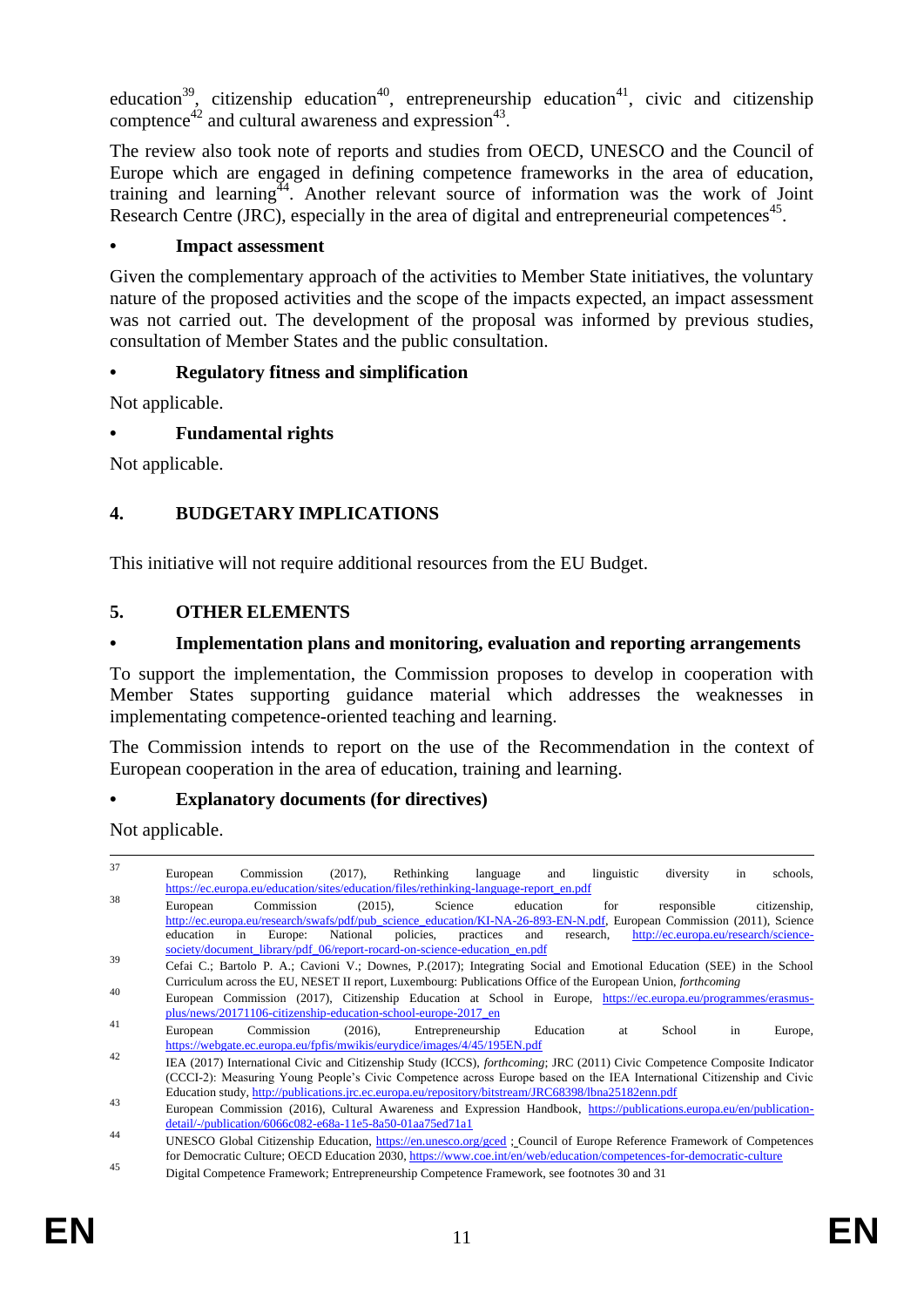# **• Detailed explanation of the specific provisions of the proposal**

# **Member State Provisions**

Member States are invited to reinforce the development of the key competences for all learners, in particular learners from disadvantaged backgrounds. They are invited to increase efforts to raise especially levels of achievement in basic skills (literacy, numeracy and basic digital skills), digital and entrepreneurship competences, STEM competences as well as language competences. Member States are asked to reinforce, where necessary, their support for competence-oriented approches to teaching and learning in all education, training and learning settings.

In addition to an up-dated European Reference Framework of Key Competences, several good practices are suggested to support staff in all education, training and learning settings in competence-oriented learning and on further developing the assessment of key competences. Supporting the development of key competences requires creating and applying a variety of supportive learning approaches and contexts; Member States are encouraged to support their further development.

The Recommendation also underlines the need to support the UN Sustainable Development Goals by mainstreaming them in education, training and non-formal learning.

Member States are invited to report on experiences and progress in the provision of key competences.

# **Commission provisions**

The Commission proposes to further develop guidance material on competence-oriented approaches in education, training and learning and to support initiatives to develop and promote education for sustainable development with regard to the UN Sustainable Development Goal 4 on inclusive and equitable quality education and lifelong learning opportunities for all<sup>46</sup>.

The Commission proposes to develop a scoreboard to monitor the development of key competences and to provide information on the measures implemented to support competence development. It intends to develop a proposal for future European benchmarks in competence development with regard to the next cycle of the strategic framework for European cooperation in education and training.

 $46$ 

UN Sustainable Development Goal 4,<https://sustainabledevelopment.un.org/sdg4>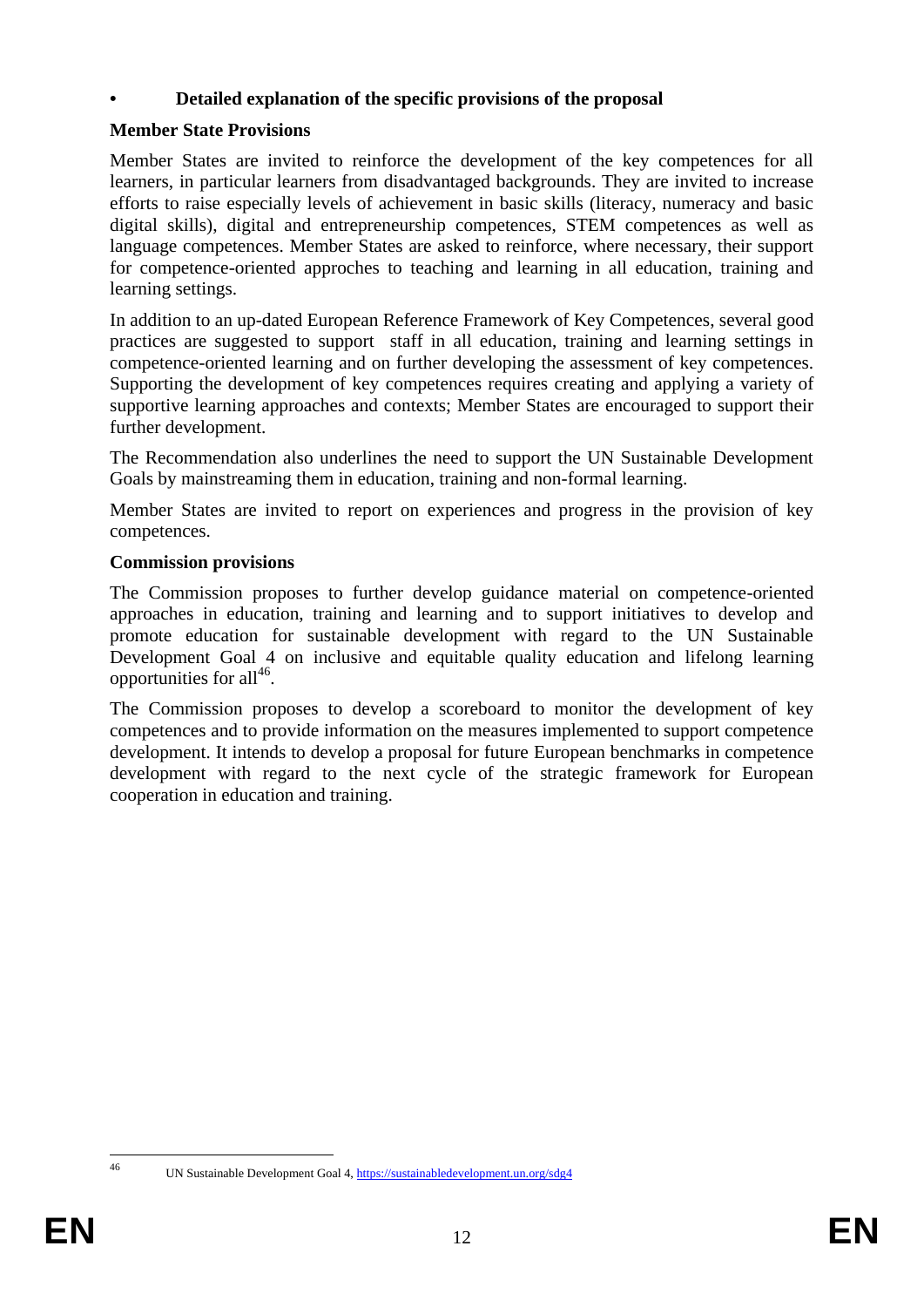2018/0008 (NLE)

Proposal for a

# **COUNCIL RECOMMENDATION**

### **on Key Competences for Lifelong Learning**

(Text with EEA relevance)

# THE COUNCIL OF THE EUROPEAN UNION

Having regard to the Treaty on the Functioning of the European Union, and in particular Articles 165 and 166 thereof,

Having regard to the proposal from the European Commission,

Whereas:

- (1) The European Pillar of Social Rights<sup> $47$ </sup> states as its first principle that everyone has the right to quality and inclusive education, training and lifelong learning in order to maintain and acquire skills that allow full participation in society and successful transitions in the labour market. It also states the right of everyone "to timely and tailor-made assistance to improve employment or self-employment prospects, to training and re-qualification, to continued education and to support for job search". Fostering the development of competences is one of the aims of a European Education Area that would be able "to harness the full potential of education and culture as drivers for jobs, social fairness, active citizenship as well as means to experience European identity in all its diversity"<sup>48</sup>.
- (2) People need the right set of skills and competences to sustain current standards of living, support high rates of employment and foster social cohesion in the light of tomorrow's society and world of work.<sup>49</sup> Supporting people across Europe in gaining the skills and competences needed for personal fulfilment, employability and social inclusion helps to strengthen Europe's resilience in a time of rapid and profound change.
- (3) In 2006, the European Parliament and the Council of the European Union adopted a Recommendation on Key Competences for Lifelong Learning. In that Recommendation the Member States were asked "to develop the provision of key competences for all as part of their lifelong learning strategies, including their strategies for achieving universal literacy, and use the 'Key Competences for Lifelong Learning — A European Reference Framework<sup>50</sup>. Since its adoption, the Recommendation was a key reference document for the development of competenceoriented education, training and learning.

<sup>47</sup>  $47 \text{ COM}(2017)250$ , see footnote 11

<sup>48</sup> COM(2017)673, see footnote 6

<sup>49</sup> European Commission (2017) Reflection Paper on the Social Dimension of Europe, [https://ec.europa.eu/commission/publications/reflection-paper-social-dimension-europe\\_en](https://ec.europa.eu/commission/publications/reflection-paper-social-dimension-europe_en)

<sup>50</sup> (2006/962/EC), see footnote 13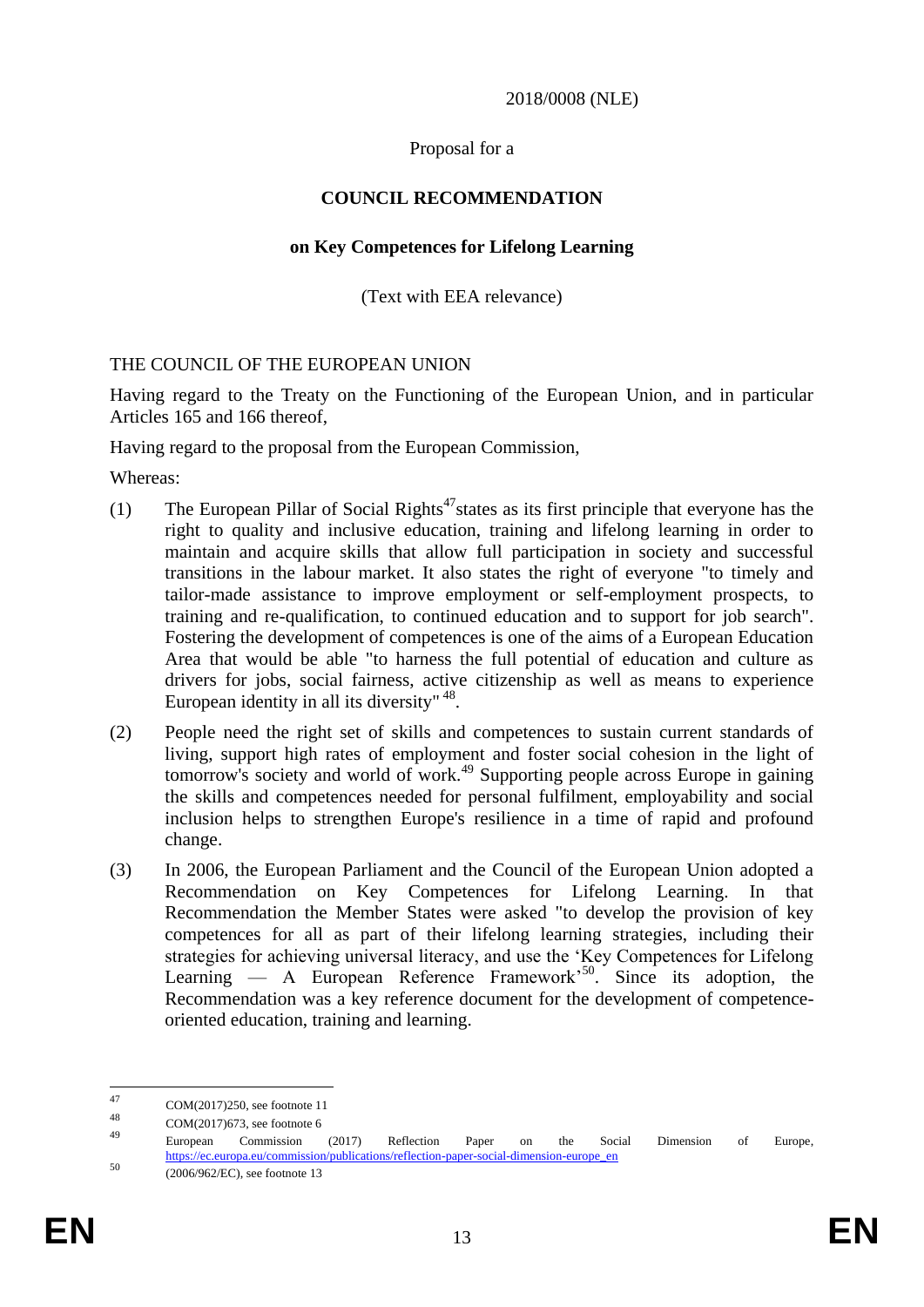- (4) Nowadays, competence requirements have changed with more jobs being subject to automation, technologies playing a bigger role in all areas of work and life, and entrepreneurial, social and civic competences becoming more relevant in order to ensure resiliance and ability to adapt to change.
- (5) At the same time, international surveys such as  $PISA<sup>51</sup>$  or  $PIAAC<sup>52</sup>$  indicate a constant high share of teenagers and adults with insufficient basic skills. In 2015 one in five pupils had serious difficulties in developing sufficient reading, mathematic or science skills.<sup>53</sup> In some countries up to one third of adults are proficient at only the lowest levels in literacy and numeracy  $54$ . 44% of the Union population have low or no (19%) digital skills<sup>55</sup>.
- (6) Consequently, investing in basic skills has become more relevant than ever. High quality education, including extra-curricular activities and a broad approach to competence development, improves achievement levels in basic skills.<sup>56</sup> In addition, new ways of learning need to be explored for a society that is becoming increasingly mobile and digital.<sup>57</sup> Digital technologies have an impact on education, training and learning by developing more flexible learning environments adapted to the needs of a highly mobile society<sup>58</sup>.
- (7) The New Skills Agenda for Europe announced the review of the 2006 Recommendation on Key Competences for Lifelong Learning acknowledging that investing in skills and competences and in a shared and updated understanding of key competences is a first step for fostering education, training and non-formal learning in Europe $59$ .
- (8) Responding to the changes in society and economy, reflecting discussions on the future of work, and following the public consultation on the review of the 2006 Recommendation on Key Competences, both the Recommendation and the European Reference Framework of Key Competences for Lifelong Learning need to be revised and updated with a special focus on promoting entrepreneurial mindsets.
- (9) The development of key competences, their validation and the provision of competence-oriented education, training and learning should be supported by establishing good practices for better support of educational staff in their tasks and improving their education, for updating assessment and validation methods and tools, and for introducing new and innovative forms of teaching and learning $60$ . Therefore, basing itself on the experiences of the last decade, this Recommendation should address the challenges in implementing competence-oriented education, training and learning.

<sup>51</sup> <sup>51</sup> OECD Programme for International Student Assessment,  $\frac{http://www.oecd.org/pisa/52}{http://www.oecd.org/pisa/52}$ 

 $52$  OECD Programme for the International Assessment of Adult Competencies,  $\frac{http://www.oecd.org/skills/piaac/}{http://www.oecd.org/skills/piaac/})$ 

 $\frac{53}{54}$  OECD (2016), PISA 2015 results, see footnote 8

<sup>&</sup>lt;sup>54</sup><br>European Commission's Digital Secreta and Training Monitor 2016, see footnote 9<br>European Commission's Digital Secreta 2017

<sup>&</sup>lt;sup>55</sup> European Commission's Digital Scoreboard 2017

 $56$  OECD (2016), PISA 2015 results, see footnote 8

<sup>&</sup>lt;sup>57</sup><br>European Commission (2017) Reflection Paper on Harnessing Globalisation, see footnote 4

<sup>58</sup> Commission Communication Rethinking Education: Investing in skills for better socio-economic outcomes, [COM\(2012\) 669](http://ec.europa.eu/transparency/regdoc/?fuseaction=list&coteId=1&year=2012&number=669&language=en)

<sup>59</sup> COM(2016) 381, see footnote 18

<sup>60</sup> 2010 joint progress report of the Council and the Commission on the implementation of the 'Education and Training 2010 work programme' (2010/C 117/01), see footnote 32; 2015 Joint Report of the Council and the Commission on the implementation of the strategic framework for European cooperation in education and training (ET 2020) [\(2015/C 417/04\)](http://eur-lex.europa.eu/legal-content/EN/TXT/PDF/?uri=OJ:C:2015:417:FULL&from=DE)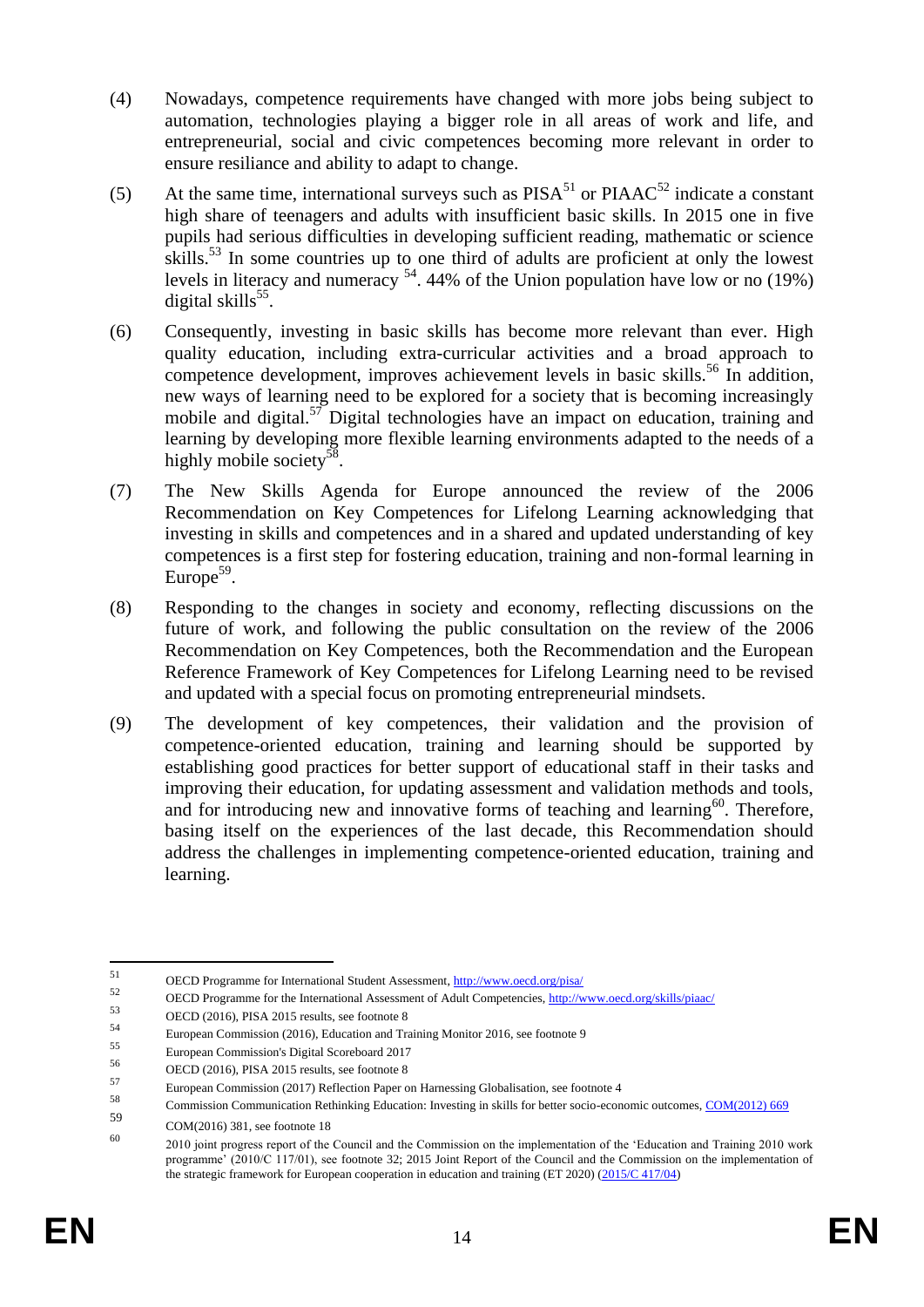- (10) Supporting the validation of competences will enable individuals to have their competences recognised and obtain full or, where applicable, partial qualifications<sup>61</sup>. It can build on the existing arrangements for the validation of non-formal and informal learning as well as the European Qualification Framework<sup>62</sup>, which provides a common reference framework to compare levels of qualifications, indicating the competences required to achieve them. In addition, assessment plays an important role in structuring learning processes and in guidance, helping people to improve their competences also with regard to changing requirements on the labour market $^{63}$ .
- (11) The definition of the set of key competences needed for personal fulfilment, employability and social inclusion has been shaped not only by societal and economic developments, but also by various initiatives in Europe during the last decade. Special attention has been given to improving basic skills, investing in language learning, improving digital and entrepreneurial competences, the relevance of common values in the functioning of our societies, and motivating more young people to engage in science related careers. These developments should be reflected in the Reference Framework.
- (12) Target 4.7 of the Sustainable Development Goals highlights the need to "ensure that all learners acquire the knowledge and skills needed to promote sustainable development, including, among others, through education for sustainable development and sustainable lifestyles, human rights, gender equality, promotion of a culture of peace and non-violence, global citizenship and appreciation of cultural diversity and of culture's contribution to sustainable development"<sup>64</sup>. This aim is reflected in the revision of the Reference Framework.
- (13) The provision of language learning, which is increasingly important for modern societies, intercultural understanding and cooperation, profits from the Common European Framework of Reference for Languages (CEFR)<sup> $65$ </sup>. This Framework helps to identify the main elements of the competence and supports the learning process. It also lays the foundation of defining language competences in general and is reflected in the update of the Reference Framework.
- (14) The development of the Digital Competence Framework<sup>66</sup> and the Entrepreneurship Competence Framework<sup>67</sup> has proven to be valuable for supporting competence development. Likewise, the Council of Europe's Reference Framework of Competences for Democratic Culture<sup>68</sup> presents a comprehensive set of values, skills and attitudes for an appropriate participation in democratic societies. All of these have been taken into due consideration when updating the Reference Framework.
- (15) In order to motivate more young people to engage in science, technology, engineering and mathematics (STEM) related careers, initiatives across Europe started to link

<sup>61</sup>  $61$  OJ /C398/01, see footnote 22

 $62$  OJ/C 189/15, see footnote 23

<sup>63</sup> Council Resolution of 28 May 2004 on strengthening policies, systems and practices in the field of guidance throughout life, [http://www.consilium.europa.eu/ueDocs/cms\\_Data/docs/pressData/ en/educ/104236.pdf](http://www.consilium.europa.eu/ueDocs/cms_Data/docs/pressData/%20en/educ/104236.pdf) ; Council Resolution of 21 November 2008 on better integrating lifelong guidance into lifelong learning strategies.

<sup>64</sup> United Nations, Resolution adopted by the General Assembly on 25 September 2015, Transforming our world: the 2030 Agenda for Sustainable Developmen[t http://www.un.org/ga/search/view\\_doc.asp?symbol=A/RES/70/1&Lang=E](http://www.un.org/ga/search/view_doc.asp?symbol=A/RES/70/1&Lang=E)

<sup>65</sup> Common European Framework of Reference for Languages: Learning, Teaching, Assessment (CEFR) <https://www.coe.int/en/web/common-european-framework-reference-languages>

<sup>66</sup> The Digital Competence Framework, see footnote 30

The Entrepreneurship Competence Framework, see footnote 31

<sup>68</sup> Competences for democratic culture - Living together as equals in culturally diverse democratic societies (2016), <https://rm.coe.int/16806ccc07>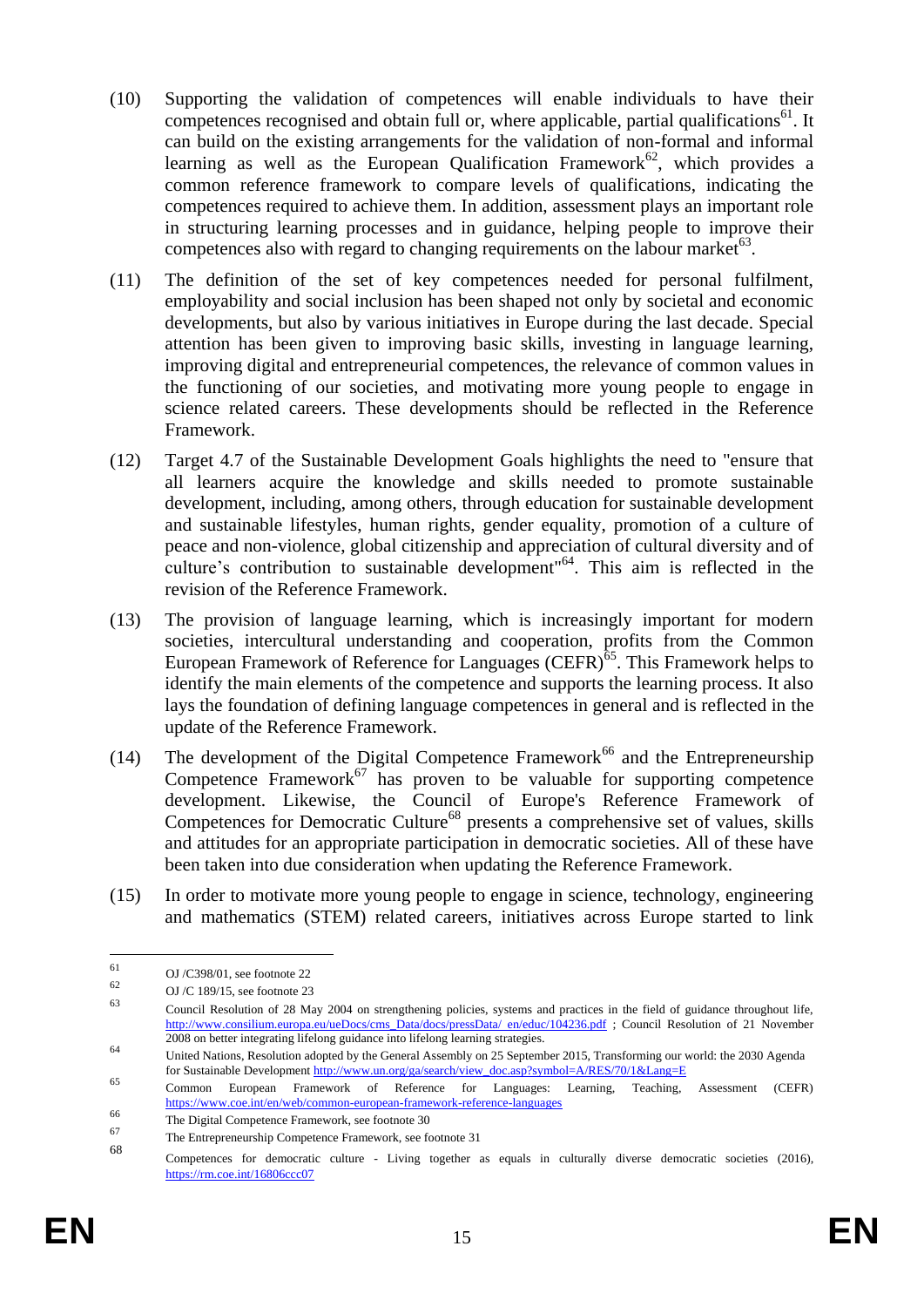science education more closely with the arts and other subjects, using inquiry-based pedagogy, and engaging with a wide range of societal actors and industries<sup>69</sup>. While the definition of those competences has not changed much over the years, the support of competence development in STEM becomes increasingly relevant and should be reflected in this Recommendation.

- (16) The importance and relevance of non-formal learning is evident from the experiences acquired through youth work, voluntary work as well as grassroots sport. Non-formal learning plays an important role in supporting the development of essential interpersonal, communicative and cognitive skills such as: critical thinking, analytical skills, creativity, problem solving and resilience that facilitate young people's transition to adulthood, active citizenship and working life<sup>70</sup>. Establishing better cooperation between different learning settings helps promoting a variety of learning approaches and contexts $^{71}$ .
- (17) In addressing the development of key competences in a lifelong learning perspective, support should be ensured at all levels of education, training and learning pathways: to develop quality early childhood education and care<sup>72</sup>, to further enhance school education and ensure excellent teaching<sup>73</sup>, to provide up-skilling pathways to lowskilled adults<sup>74</sup> as well as to further develop initial and continuing vocational education and training<sup>75</sup> and modernise higher education<sup>76</sup>.
- (18) This Recommendation should cover a wide range of education, training and learning settings, both formal and non-formal in a lifelong learning perspective. It should seek to establish a shared understanding of competences which can support transitions and co-operation between these different learning settings. It sets out good practices that could address the needs of educational staff which includes teachers, trainers, teacher educators, leaders of education and training institutes, employees in charge of training colleagues, researchers and university lecturers, youth workers and adult educators as well as employers and labour market stakeholders. This Recommendation also addresses institutions and organisations, including social partners and civil society organisations, guiding and supporting people in improving their competences from early age on throughout their lives.
- (19) This Recommendation fully respects the principles of subsidiarity and proportionality.

# HAS ADOPTED THIS RECOMMENDATION

Member States should:

1. support the right to quality and inclusive education, training and lifelong learning and ensure opportunites for all to develop key competences by making full use of the

<sup>69</sup>  $\frac{69}{70}$  European Commission (2014) Science education for responsible citizenship, see footnote 38

<sup>70</sup> Council Conclusions on the role of youth work in supporting young people's development of essential life skills that facilitate their successful transition to adulthood, active citizenship and working life (22 May 2017), <http://data.consilium.europa.eu/doc/document/ST-9547-2017-INIT/en/pdf>

<sup>&</sup>lt;sup>71</sup> Council conclusions on enhancing cross-sectorial policy cooperation to effectively address socio-economic challenges facing young people (27 May 2015[\) 2015/C 172/03](2015/C%20172/03)

<sup>&</sup>lt;sup>72</sup> Council conclusions on the role of early childhood education and primary education in fostering creativity, innovation and digital competence (27 May 2015) [2015/C 172/05](http://eur-lex.europa.eu/legal-content/EN/TXT/PDF/?uri=OJ:C:2015:172:FULL&from=EN)

 $73$  COM (2017) 248, see footnote 20

<sup>74</sup> Council Recommendation of 19 December 2016 on Upskilling Pathways: New Opportunities for Adults, [http://eur](http://eur-lex.europa.eu/legal-content/EN/TXT/PDF/?uri=CELEX:32016H1224(01)&from=EN)[lex.europa.eu/legal-content/EN/TXT/PDF/?uri=CELEX:32016H1224\(01\)&from=EN](http://eur-lex.europa.eu/legal-content/EN/TXT/PDF/?uri=CELEX:32016H1224(01)&from=EN)

<sup>75 &</sup>lt;u>OJ 2015/C 417/04</u>, Annex II

COM (2017) 247, see footnote 21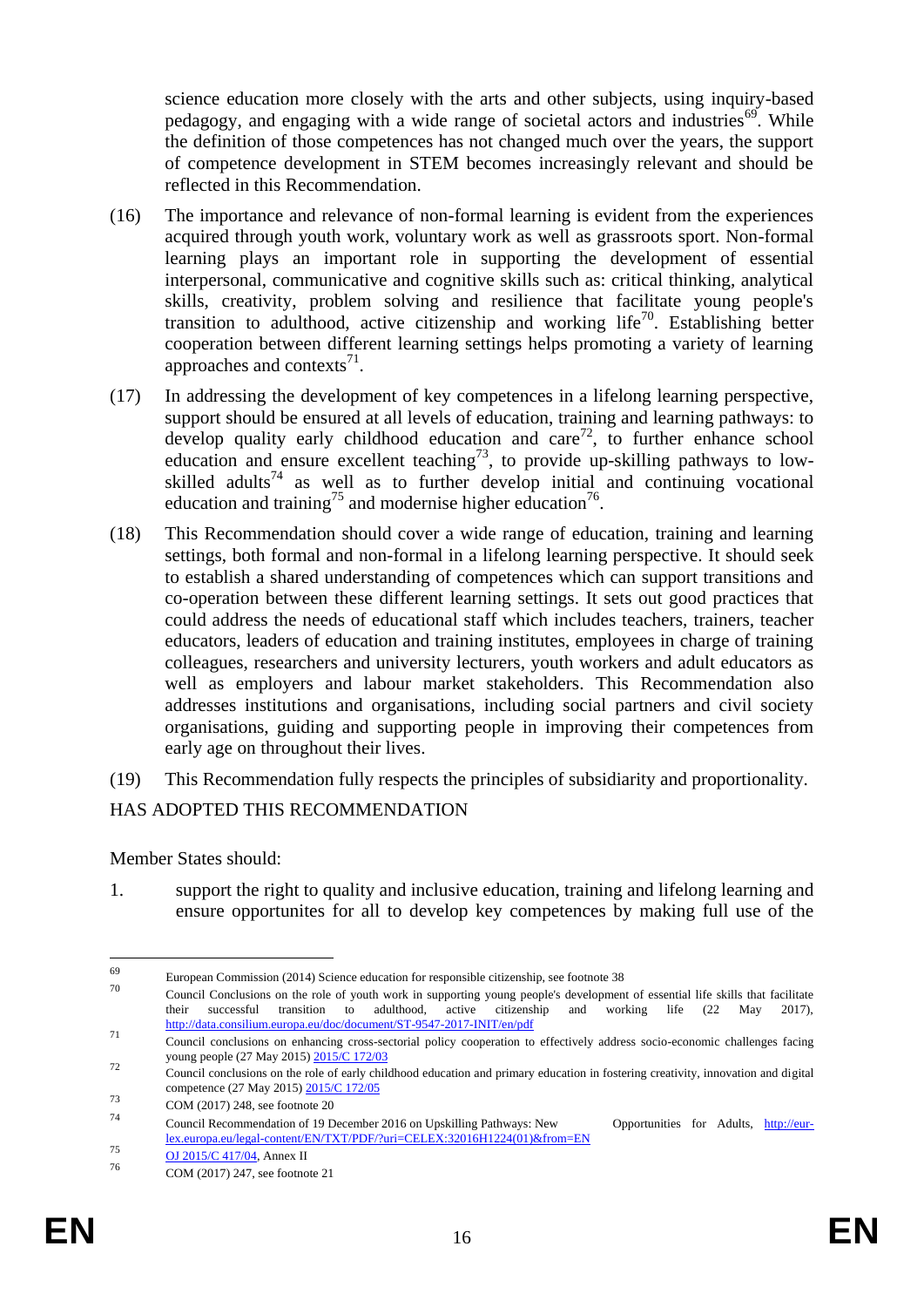'Key Competences for Lifelong Learning — A European Reference Framework' as set out in the Annex, and

- 1.1. reinforce the development of key competences from an early age, for all individuals, as part of national lifelong learning strategies;
- 1.2. support young people and adults facing disadvantages, or having special needs, to fulfil their potential.
- 2. support the development of key competences paying special attention to:
- 2.1. raising the level of achievement of basic skills (literacy, numeracy and basic digital skills) as a basis for further learning and participation in society;
- 2.2. fostering the acqusition of competences in sciences, technology, engineering and mathematics (STEM) and taking measures to motivate more young people to engage in STEM careers;
- 2.3. increasing and improving the level of digital competences at all stages of education and training, across all segments of the population;
- 2.4. nurturing entrepreneurship competence, creativity and the sense of initiative especially among young people, including by promoting opportunities for young learners to undertake at least one entrepreneurial experience during primary or secondary education;
- 2.5. increasing the level of language competences and supporting learners to learn different languages relevant to their working and living situation.
- 3. facilitate the acquisition of key competences by making use of the good practices to support the development of the key competences as set out in the Annex, in particular by:
- 3.1. promoting a variety of learning approaches and contexts, including the adequate use of digital technologies, in education, training and learning settings;
- 3.2. providing support to educational staff as regards competence-oriented lifelong learning in education, training and learning settings;
- 3.3. supporting and further developing the assessment and validation of key competences;
- 3.4. reinforcing collaboration between education, training and learning settings at all levels, and in different fields, to improve the continuity of learner competence development and the development of innovative learning approaches;
- 3.5. reinforcing tools, resources and guidance in education, training, employment and other learning settings to support people in managing their lifelong learning pathways;
- 4. mainstream the ambitions of the UN Sustainable Development Goals into education, training and learning;
- 5. report on experiences and progress in promoting key competences in all education and training sectors, including non-formal learning.

# HEREBY WELCOMES THAT THE COMMISSION:

6. supports the implementation of the Recommendation and the use of the European Reference Framework by facilitating mutual learning among Member States and developing in cooperation with Member States reference material and tools such as: